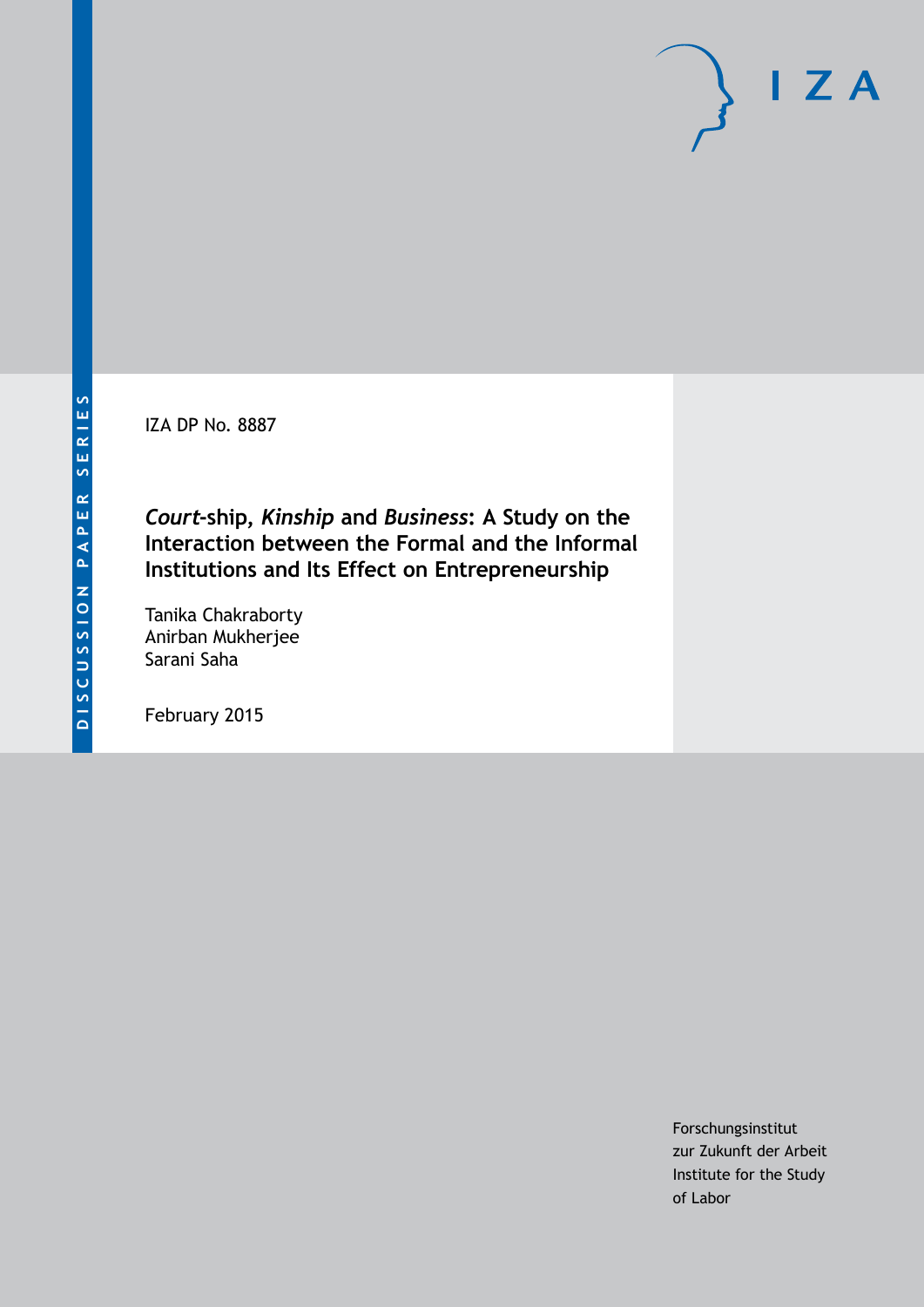# *Court***-ship,** *Kinship* **and** *Business***: A Study on the Interaction between the Formal and the Informal Institutions and Its Effect on Entrepreneurship**

**Tanika Chakraborty**

*Indian Institute of Technology, Kanpur and IZA*

### **Anirban Mukherjee**

*University of Calcutta*

## **Sarani Saha**

*Indian Institute of Technology, Kanpur*

# Discussion Paper No. 8887 February 2015

IZA

P.O. Box 7240 53072 Bonn Germany

Phone: +49-228-3894-0 Fax: +49-228-3894-180 E-mail: [iza@iza.org](mailto:iza@iza.org)

Any opinions expressed here are those of the author(s) and not those of IZA. Research published in this series may include views on policy, but the institute itself takes no institutional policy positions. The IZA research network is committed to the IZA Guiding Principles of Research Integrity.

The Institute for the Study of Labor (IZA) in Bonn is a local and virtual international research center and a place of communication between science, politics and business. IZA is an independent nonprofit organization supported by Deutsche Post Foundation. The center is associated with the University of Bonn and offers a stimulating research environment through its international network, workshops and conferences, data service, project support, research visits and doctoral program. IZA engages in (i) original and internationally competitive research in all fields of labor economics, (ii) development of policy concepts, and (iii) dissemination of research results and concepts to the interested public.

<span id="page-1-0"></span>IZA Discussion Papers often represent preliminary work and are circulated to encourage discussion. Citation of such a paper should account for its provisional character. A revised version may be available directly from the author.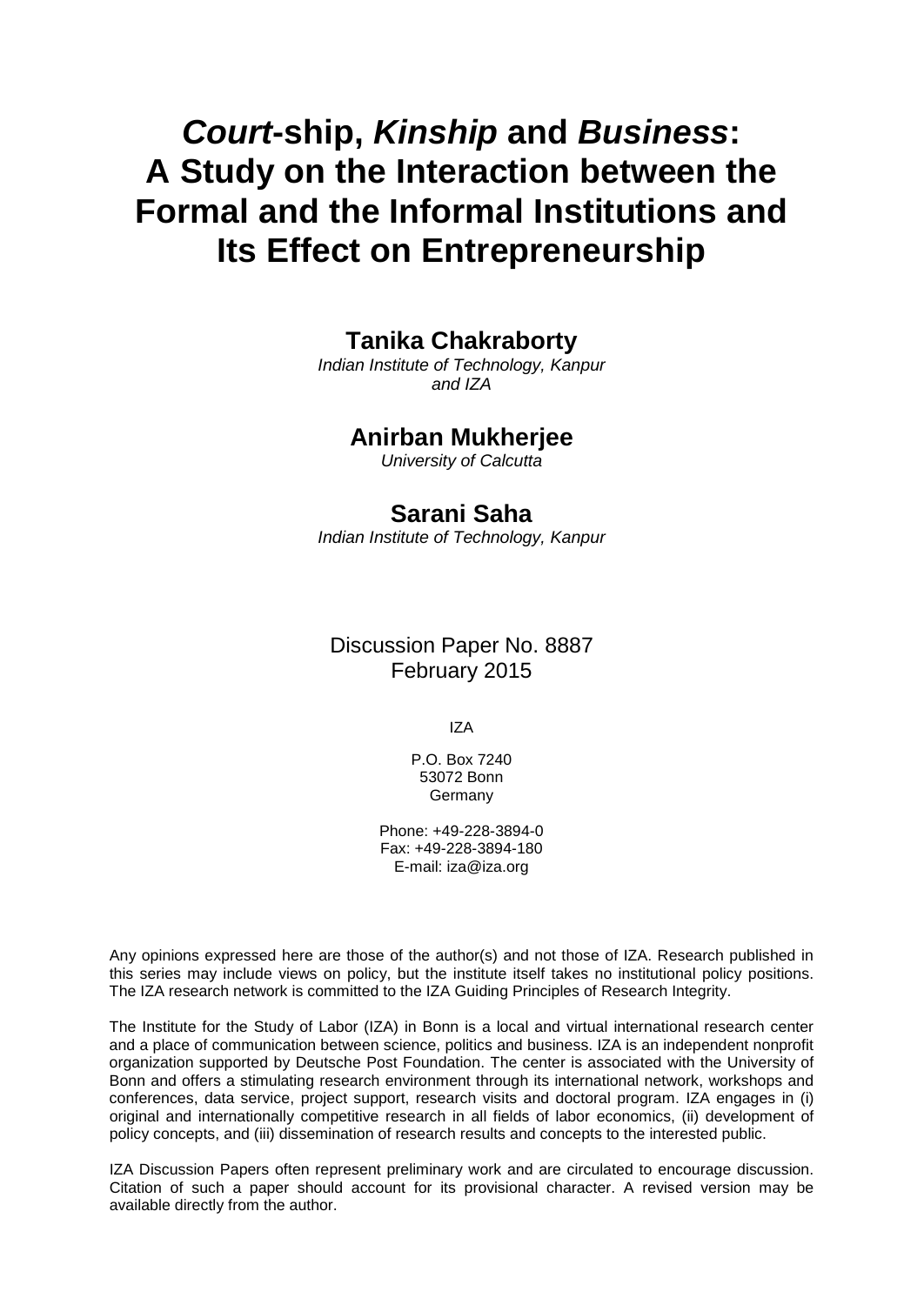IZA Discussion Paper No. 8887 February 2015

# **ABSTRACT**

# *Court***-ship,** *Kinship* **and** *Business***: A Study on the Interaction between the Formal and the Informal Institutions and Its Effect on Entrepreneurship[\\*](#page-1-0)**

In this paper we theoretically and empirically examine how the interaction between the formal court system and the informal loan network affects a household's decision to start a business. We find that when the formal court system is weak, expansion of informal credit network leads to the proliferation of business. However, with a sufficiently strong court system, expansion of credit network has a negative effect on business prospects. This result is explained by the contradictions between formal laws and norms used by informal networks. Our result remains robust after controlling for a variety of household and district level characteristics.

JEL Classification: K12, L26, O17

Keywords: informal network, court, formal institution, entrepreneurship

Corresponding author:

Tanika Chakraborty Indian Institute Of Technology, Kanpur FB 626 Kanpur 208016 UP, India E-mail: [tanika@iitk.ac.in](mailto:tanika@iitk.ac.in)

We thank the seminar participants at Delhi School of Economics, IIT Kanpur, ISI-Calcutta, Indian School of Business, University of Hannover and conference participants at IZA/World Bank Conference on Employment and Development 2014 and CEA 2014 for their useful comments and suggestions. We gratefully acknowledge the funding received from ICSSR and IDRC for this project.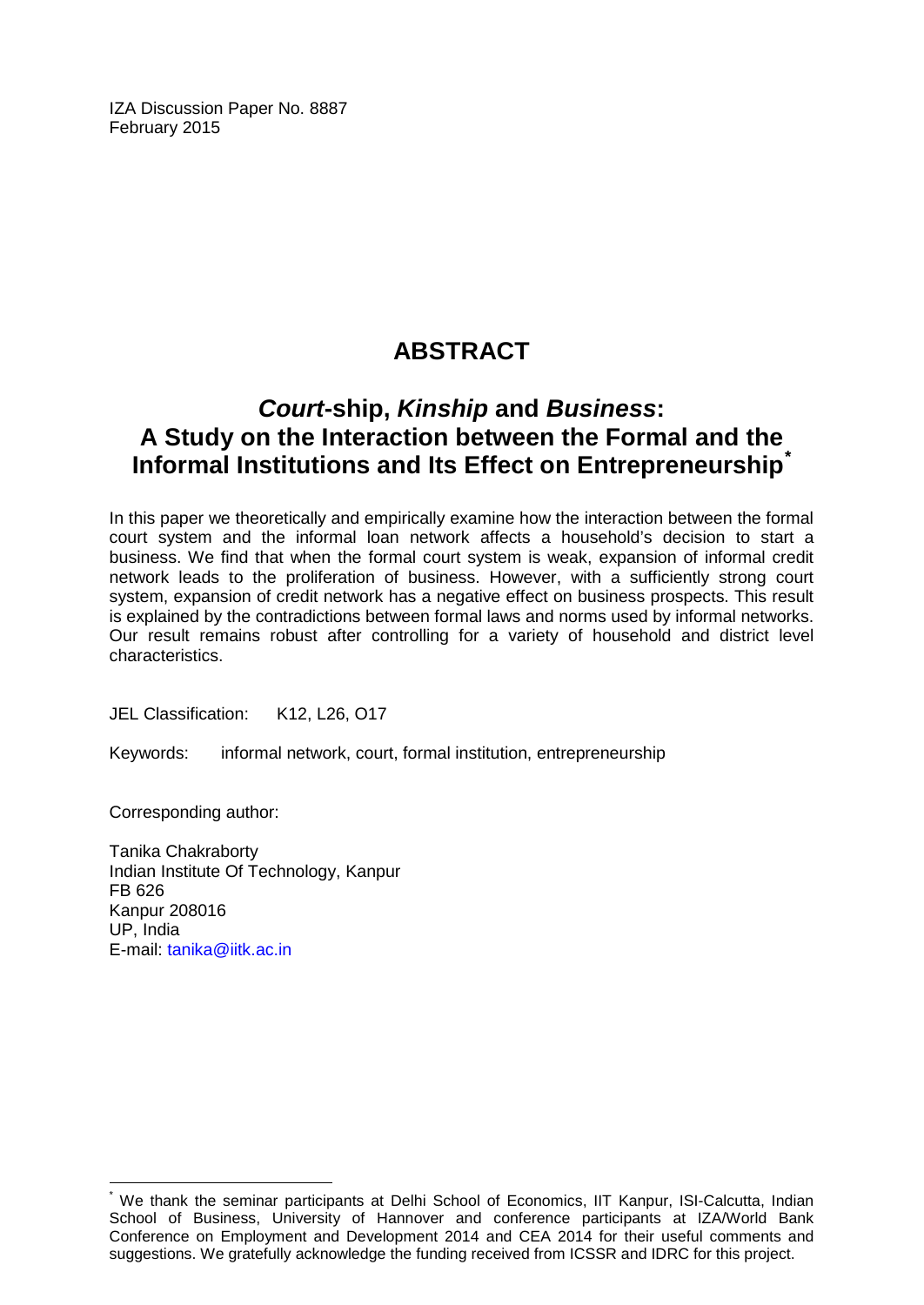IZA Discussion Paper No. 8887 February 2015

# **NON-TECHNICAL SUMMARY**

The growth of business, especially small and medium scale enterprises (SME) are critical for employment generation in less developed countries. The optimism that small scale enterprises, and their traditional way of doing business, are just a transitory phase in the process of development does not hold much ground anymore. Instead, we see that large firms and small ones are thriving together through different types of complementary roles. Hence, understanding the growth of small enterprises and their way of doing business is critical for understanding the development process.

This study focuses on institutional barriers that prevent new entrepreneurs from entering the market. The existing literature on the barriers to entry for SMEs mainly focuses on factors such as access to finance, labour regulations etc. This study, on the other hand, seeks to identify the role of the institutions of contract writing in business formation. Specifically, we study how two competing institutions of contract writing – formal courts and informal networks – complement, substitute and interact with each other to affect people's decision to do business.

Our main finding is that the expansion of informal credit network leads to the proliferation of business only when the formal court system is weak. With a sufficiently strong court system, expansion of credit network has a negative effect on business prospects. This result is explained by the contradictions between formal laws and norms used by informal networks. Our results have very important policy implications for developing countries where making the formal court system more effective is one of the focus areas of the governance related policies.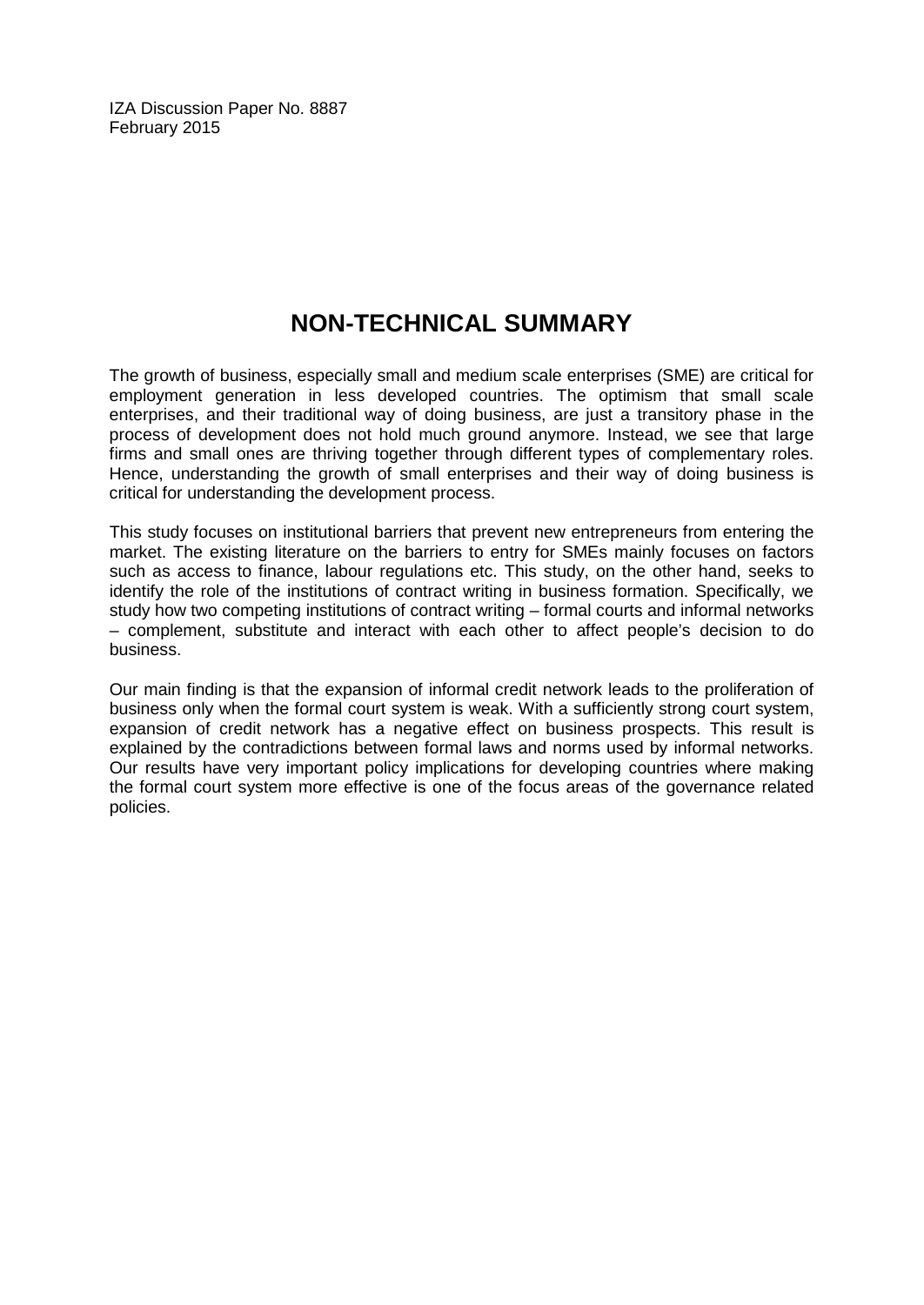# 1 Introduction

Effective contract enforcement is the key to the process of economic development. A contract can be enforced by formal legal court or by informal community courts, for instancepanchayats in South Asia. In less developed societies both types of institutions co-exist often coming in each others way. These conflicts are well documented in the context of marriage market and common property management (Nagraj, 2010; Yadav, 2009; Chowdhry, 2004; Madsen, 1991; Keremane et al., 2006).However, till date there has not been any study that analyzes and estimates the effect of such interaction on economic decision making. In this paper we look at the effect of the interaction between the informal loan network and formal court system on the decision to run a business using both analytical and quantitative methods. We find that the informal network helps in business proliferation when the formal court system is weak. However, when the formal court system improves sufficiently, business might fall in areas with strong informal network.

Our paper is related to a vast body of literature that studies the effect of institutions on economic development. There is a consensus among economists that better institutions encourage capital accumulation and subsequent growth (Acemoglu et al., 2001, 2002; Rajan and Zingales, 1998). However, the existing empirical literature on the effectiveness of formal institutions mostly look at the institutions of property rights which prevent the elites from expropriating. One exception is Acemoglu and Robinson (2003) who distinguish between the effects of property rights institutions and contracting institutions on growth. Using a cross country data set they find that while good property right institutions have positive effect on growth, the effect of contracting institutions is not robust . This result is counter intuitive and one possible reason could be that their data, which only measures the quality of formal contracting institutions fails to account for the role of informal network based institutions, ubiquitous in many developing countries. Evidence shows that in the absence of effective formal courts of law, business often thrive under the informal institutions (Biggs and Shah, 2006; McMillan and Woodruff, 1999). In a related paper, Harriss-White (2010) finds that in absence of effective formal institutions Indian SMEs are largely regulated by, what she calls, "social regulation". This is nothing but informal institutions working through community network and reputation mechanism. The caste system prevailing in India can also be seen as a grand framework of contract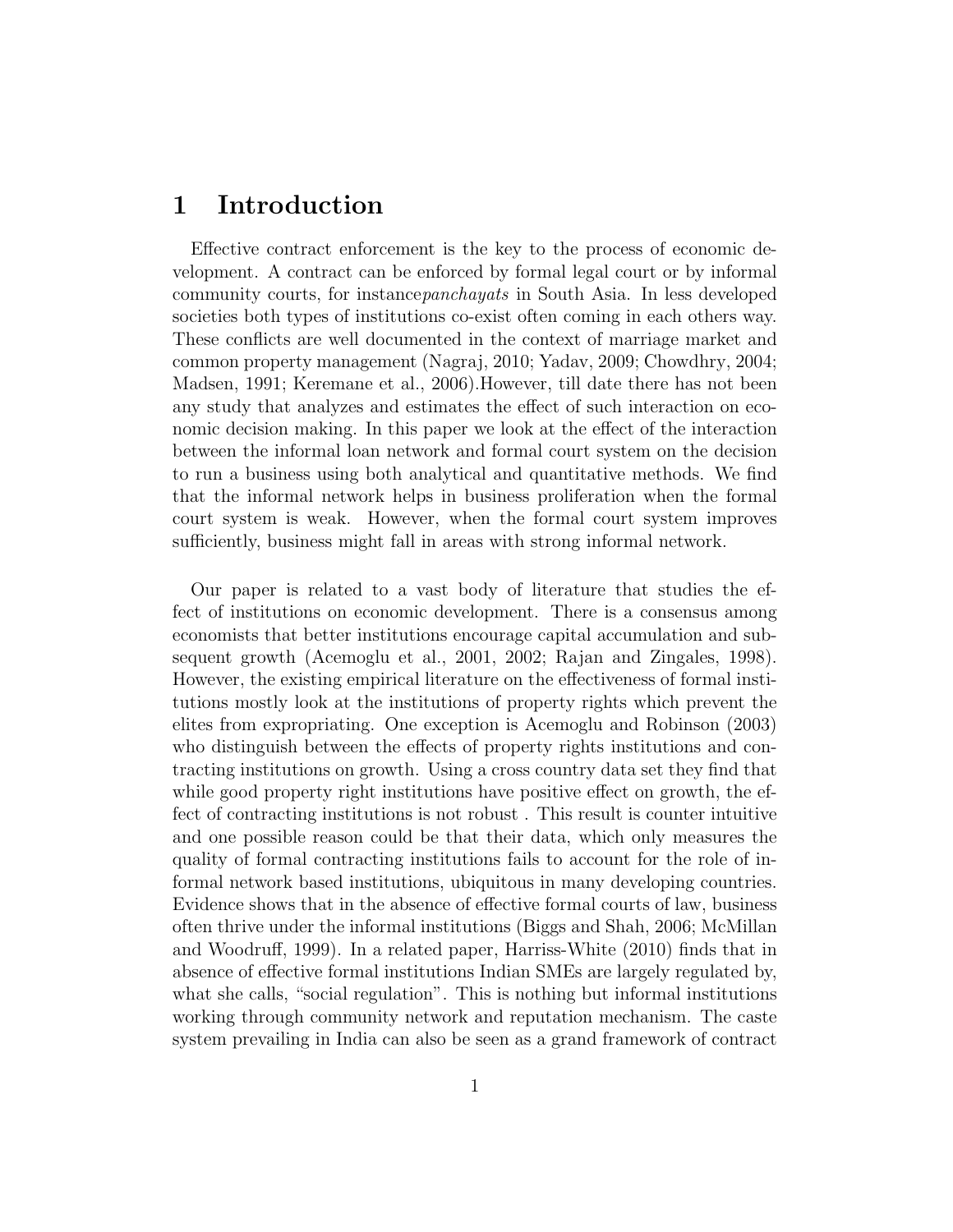enforcement using the reputation mechanism (Freitas, 2006). The key to the success of such reputation based mechanism is information about one's past action (therefore reputation) flowing in the community network (Ghosh and Ray, 1996; Rosenthal and Landau, 1979; Kandori, 1992). Many credit institutions in less developed countries such as ROSCA in East Asia (Besley et al., 1993) and Grameen Bank in Bangladesh (Ghatak, 1991) crucially depend on such information flow within communities. The use of community level information for enforcing contracts was also ubiquitous in medieval Europe (Greif et al., 1994; Greif, 1993; Slivinski and Sussman, 2009).

Besides the general literature on institutions and its impact on economic growth, this paper is also related to the role of network in credit provisioning. Network membership which is often characterized by caste or ethnicity may work both in positive and negative ways. Community membership can increase the probability of getting loan if one's own community controls the supply of loan as a number of studies found in the African context (Biggs and Srivastava, 2002; Fafchamps, 2000, 2003; Gajigo and Foltz, 2010; Fisman, 2003). On the other hand, it may decrease the probability of getting loans if the credit granting authority has any negative bias towards the credit applicants ethnicity. This result has been confirmed by various studies in the context of the United States (Blanchflower et al., 1998; Fairlie and Robb, 2007).

However, most of the literature on institutions look at formal and informal institutions as separate phases of development – the informal system getting replaced by the formal ones in due course of development (La Porta and Shleifer, 2014). At best, some authors have adopted a dual sector approach – making formal and informal two parallel set of rules without interfering with one another (Straub, 2005). But in reality, formal and informal institutions interact and mutually constitute each other. Evidence suggests that social capital affects formal economic behaviour like financial decisions. Guiso and Zingales (2004)find that in Italy people are more likely to use formal checks, invest less in cash and more in stock, have higher access to institutional credit and make less use of informal credit in areas of high social capital. The effect of social capital is stronger in areas with weaker legal enforcements. In a similar line of research, Karlan (2005) uses experimental approach to find the effect of social capital on financial decisions.The interaction between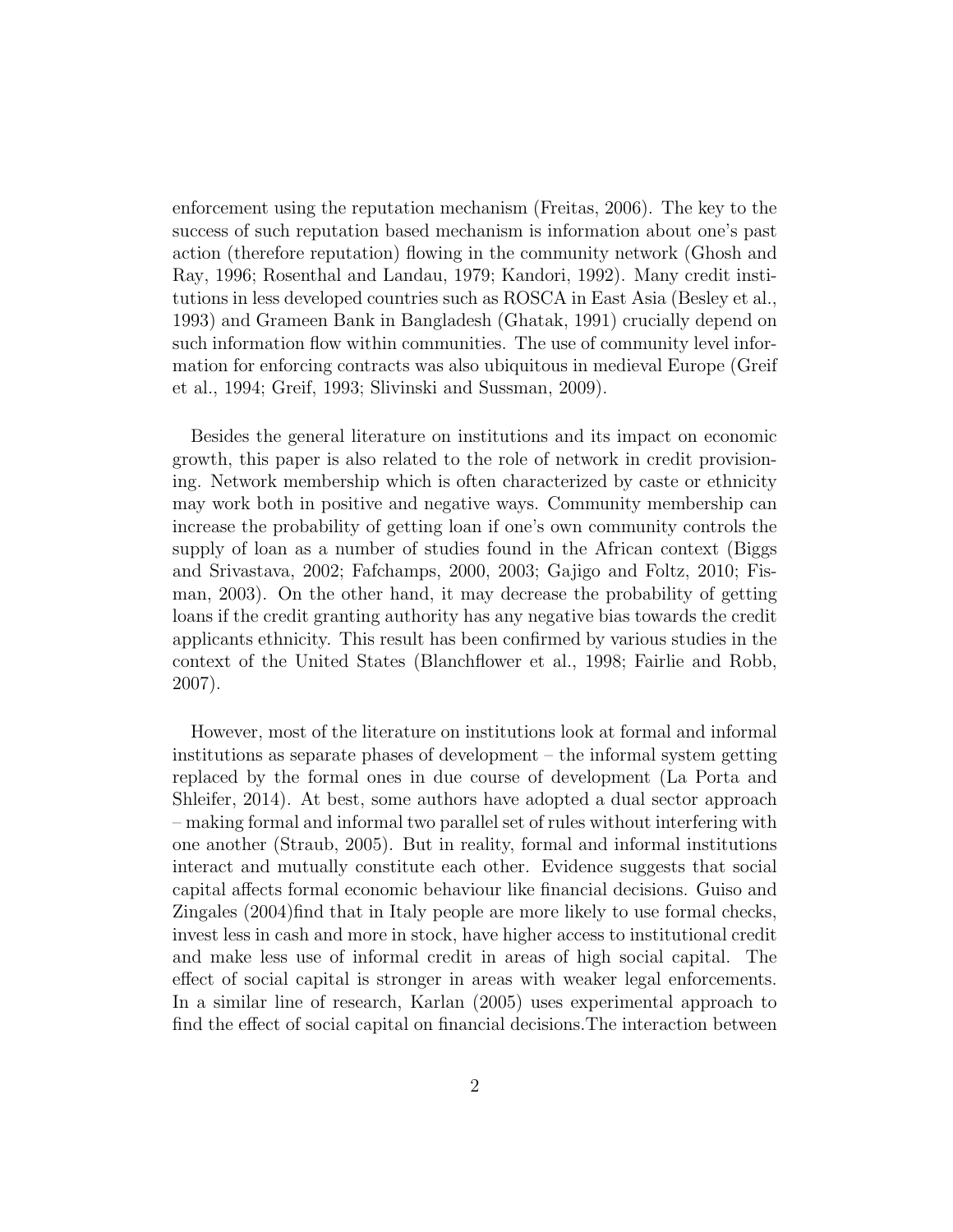formal institutions and informal norms also plays a role in the management of common property resources. For example, Sandner (2003) looked at the interaction between formal institutions and norms of Kuna community in central America for preservation of marine resources. He shows that erosion of norms and insufficient development of formal institutions can lead to over exploitation of marine resources.

The interaction between formal and informal institutions is particularly important in less developed countries. In these countries de facto practices are quite different from *de jure rules* – and these differences are often shaped by the interaction between formal and informal institutions. The only theoretical exposition of such interaction that we have come across is Dixit (2004) where he argues that the development of formal may have a detrimental effect on the informal mechanism. The informal system relies heavily on the reputation mechanism where someone with a reputation of cheating does not get a job within his/her community. People using formal contract however do not care about reputation – punishment under formal contracting is direct and enforced by third party (fine, imprisonment). Hence one can always cheat someone using the reputation mechanism and then find the next employment with another employer using formal contract.

On the empirical front there has been much less research on this issue. One of the few papers related to relevance of institutions in affecting business decisions is Chemin (2010). He finds that reforms in civil court procedure leads to lower breach of contract, higher access to capital and building of new capacity in India. However, what Chemin finds is an average effect of more efficient courts. His research does not answer whether the effect is different for areas with different initial conditions in terms of informal institutions(such as the presence of caste panchayat). We claim that the effect of better legislation on business decisions will critically depend on these initial conditions. Another closely related paper is Klapper et al. (2006). Their study, based on 34 Eastern and Western European countries, find that higher requirements to comply with formal bureaucratic regulation, prevents new businesses from entering the industry by increasing entry cost.

The main contention of our paper is that formal and informal institutions might come in the way of each other producing undesired results in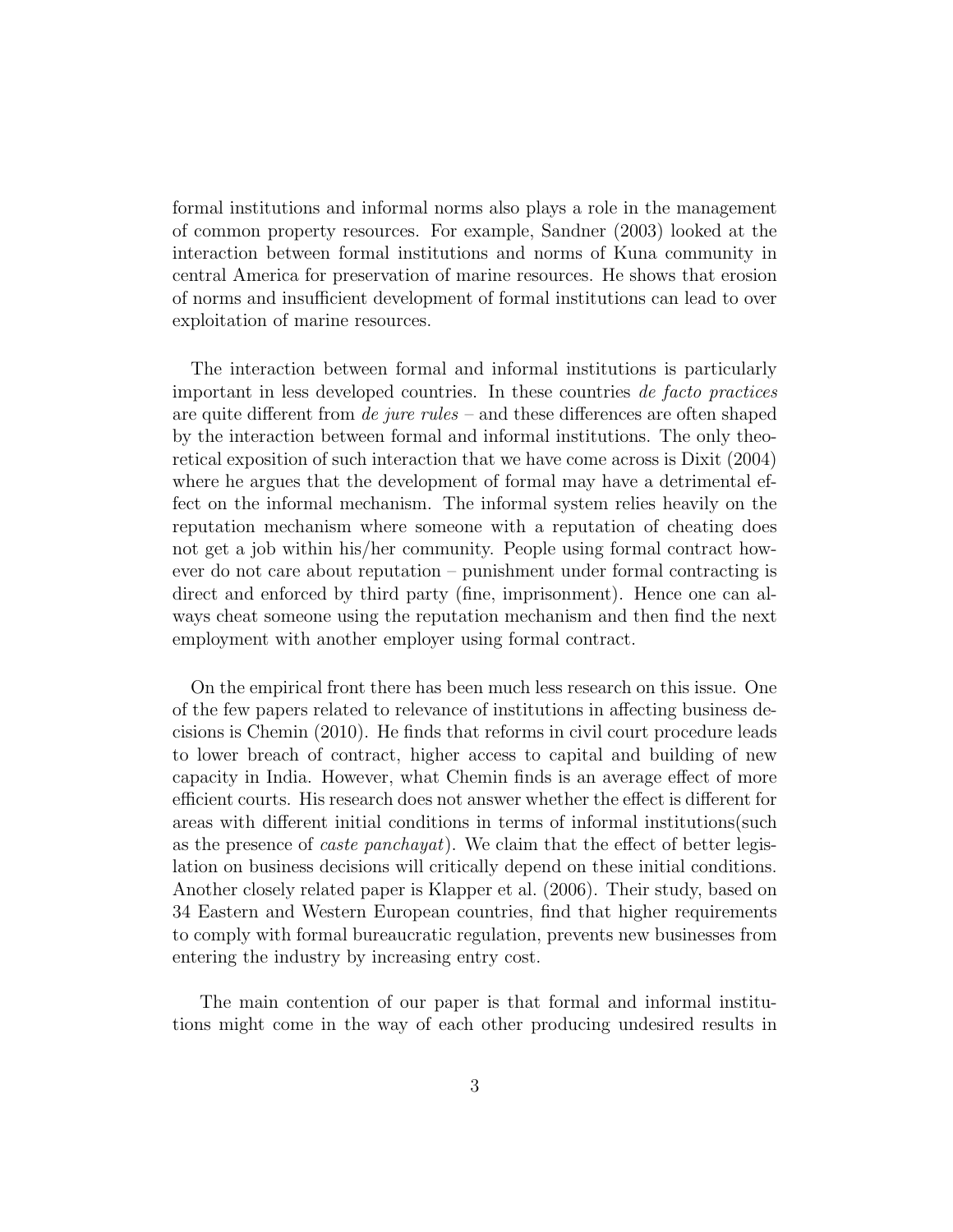places where traditional, community based dispute resolving systems are widespread. We define a business in terms of a contract where a contractor agrees to supply certain inputs to an entrepreneur. The quality of the input cannot be verified beforehand or by any third party creating a possible moral hazard problem. The only way to punish a cheater contractor is to fire him and deny him any future employment opportunity. Hence, we have a structure similar to Shapiro and Stiglitz (1984) and Greif (1993) where the only way to prevent cheating is to pay the cheater contractor an honesty inducing price for his input so that he finds that cheating pay off is less than the honesty pay-off.

The entrepreneurs can come from a traditional producer community or someone coming from outside the community. The latter group can only enter the market if the formal contracting institutions are of sufficiently good quality. For entrepreneurs belonging to the traditional community, the community norm requires them to boycott a contractor who cheated any community member. This makes the cost of cheating someone very high for the contractor depressing the honesty inducing price of his input supplies.

We argue that in the presence of an effective formal system, the capacity to punish declines in the informal system. This is precisely because a strong formal system allows entrepreneurs from outside the community to enter the market who do not abide by the community norm of not hiring a past cheater. This makes it easy for a cheater contractor (who cheated a community member in the past) to find employment with an entrepreneur who does not belong to the community. This increases the honesty inducing price for the input pushing the entrepreneurs with small capital stock out of the market.

Our theoretical model suggests that in areas with strong network, honesty inducing input price is low accommodating small entrepreneurs in the system. But as formal system improves (and consequently input price rises) these areas are the worst hit as in face of the rising input prices the entrepreneurs are forced to quit the market. We use the India Human Development Survey (IHDS) 2004-2005 to test our theoretical predictions. In accordance with the theoretical predictions, our empirical evidence suggests that business is affected by the interplay of formal institutions and informal norms. Specifi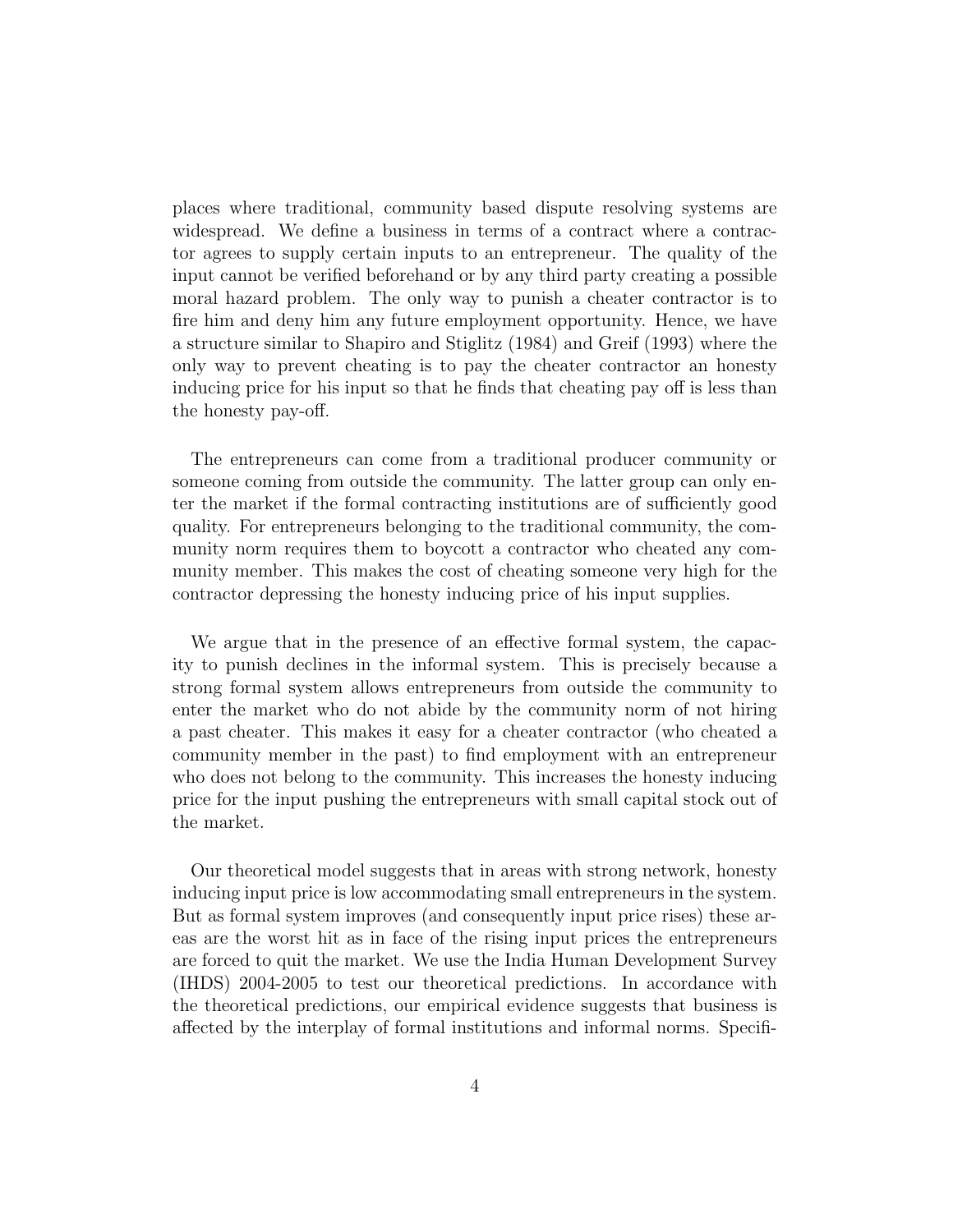cally, when formal institutions are strong enough, we find that the probability of doing business is lower in presence of a large informal network. Given the cross-section nature of the data, we should be careful in interpreting our results as causal.

However, this inference does not suggest the preservation of the informal institutions by limiting the power of the formal courts. It rather emphasizes the possibility of jeopardizing the expansion of business by imposing rapid expansion of formal contracting system. There is no point in denying that improvement in formal contracting enhances efficiency and social mobility by allowing contractors without any family/community connection to enter the market. However, the preexistence of a strong informal institutional framework, captured by large community networks, makes the rapid institutional switch socially costly as it may exclude people from participating in the market. Most importantly, the exclusion comes from the high cost of accessing the formal institutions. Given the efficiency property of formal institutions, the most logical implication of our research is to reduce the cost of formal contracting.

The rest of the paper is organized as follows. Section 2 presents the analytical model, section 3 outlines the empirical framework, section 4 summarizes the data used to test the implications of our model, section 5 reports the empirical findings and finally section 6 concludes.

# 2 Model

#### 2.1 Agents: Contractors and Entrepreneurs

There is a pool of potential entrepreneurs who produce a good G. For producing the good G they need an input X which is supplied by a set of contractors who come from a traditional X producing community C. The entrepreneurs however may come from both the traditional community (C) and outside community (NC). The production of the input requires high skill but only a fraction of the community C has the skill – we call them High type contractors. The rest of the contractors who we call Low type do not have the necessary skill to supply the input. Therefore, if a low type is chosen the entrepreneur makes zero profit. Whether a contractor is High type is a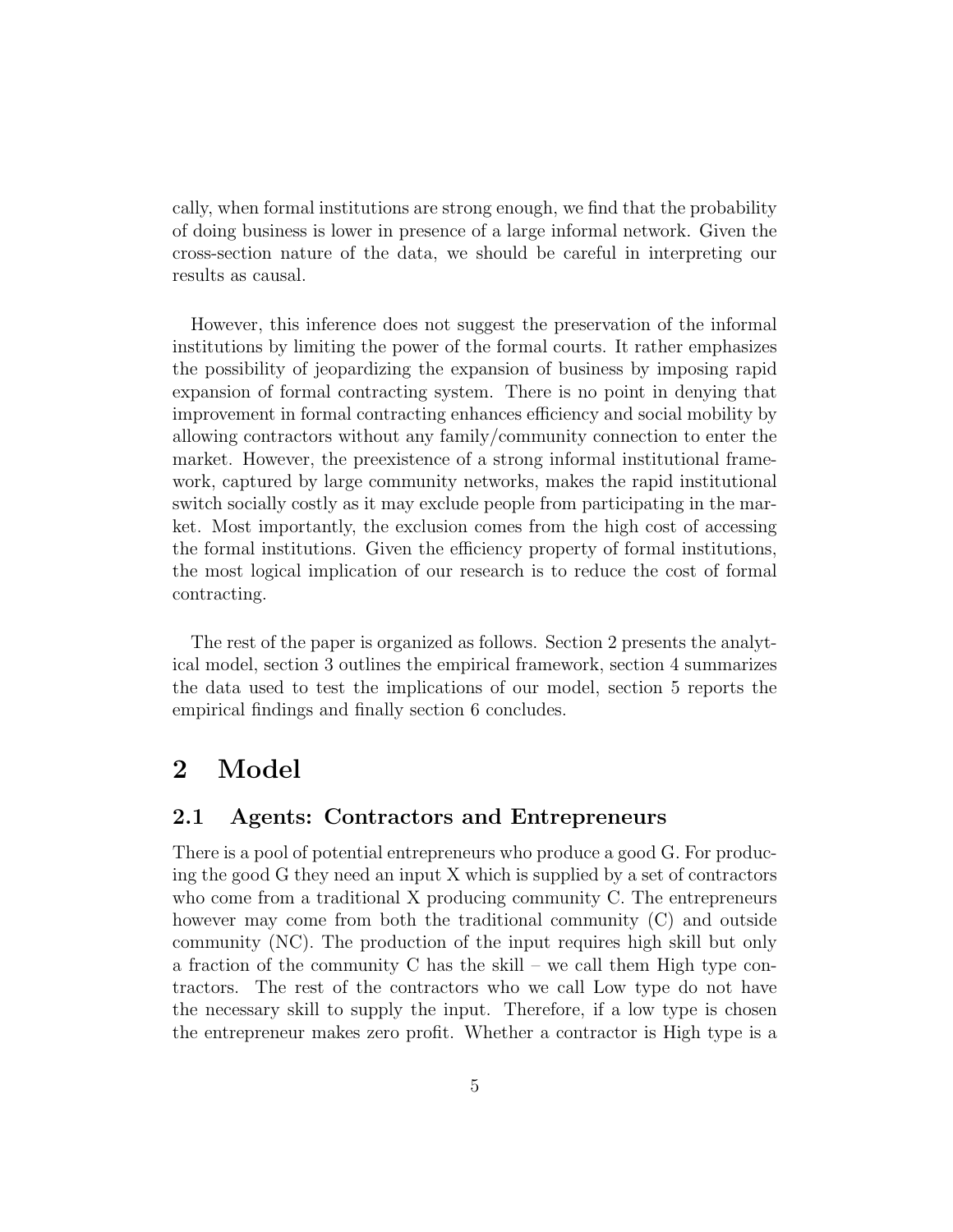common knowledge within the C community but not outside. So, when a contractor from C community asks for work a typical NC entrepreneur cannot tell whether the contractor has the appropriate skill. This however is a common knowledge for a C entrepreneur. For an NC entrepreneur the first problem is that of adverse selection – to be able to distinguish between the High and the Low type.

However, there is a second level of problem as well – the problem of moral hazard. Even after a High type contractor is selected, he may supply bad quality input as it saves effort for the contractor. Note that using a bad quality input for producing G is better than hiring a Low type contractor. A Low type contractor is a fraud who does not have the skill to produce the input even of bad quality. Hence, from an entrepreneurs perspective, a High type supplying bad quality input yields a better outcome than hiring a Low type contractor who cannot supply any input. We write the condition as follows:

$$
0 < \kappa < \pi^B < \pi^G \tag{1}
$$

where  $\kappa$  is the reservation income of the entrepreneur.  $\pi^{j}$  is his income by hiring high type contractor where the contractor supplies quality  $\dot{\eta}$  input  $(j = B, G)$ . If the entrepreneur hires the Low type contractor he gets 0 profit which is less than his reservation pay-off. Hence, while choosing a contractor faces two types of problems. The first one is a typical problem of adverse selection while the second one is of moral hazard.

The entrepreneurs can be characterized in two dimensions: community identity and endowment. An entrepreneur  $i$  is endowed with business skill, or capital,  $\theta_i$  and the endowment is distributed according to the distribution  $\phi$ . An entrepreneur *i*'s output  $y_i$  is positively related to his endowment. There is another dimension of any entrepreneur – either he belongs to a traditional business community (C) or does not belong to that community (NC). However, the distributions for  $\theta$  are the same for C and NC type entrepreneurs. The main difference between C and NC types is in terms of accessing informal institutions. Only C type entrepreneurs can access the informal network for adjudicating any dispute with the contractors. However, both C and NC type entrepreneurs can access formal court. Note that the quality of an input (good or bad) cannot be verified by the court. Hence,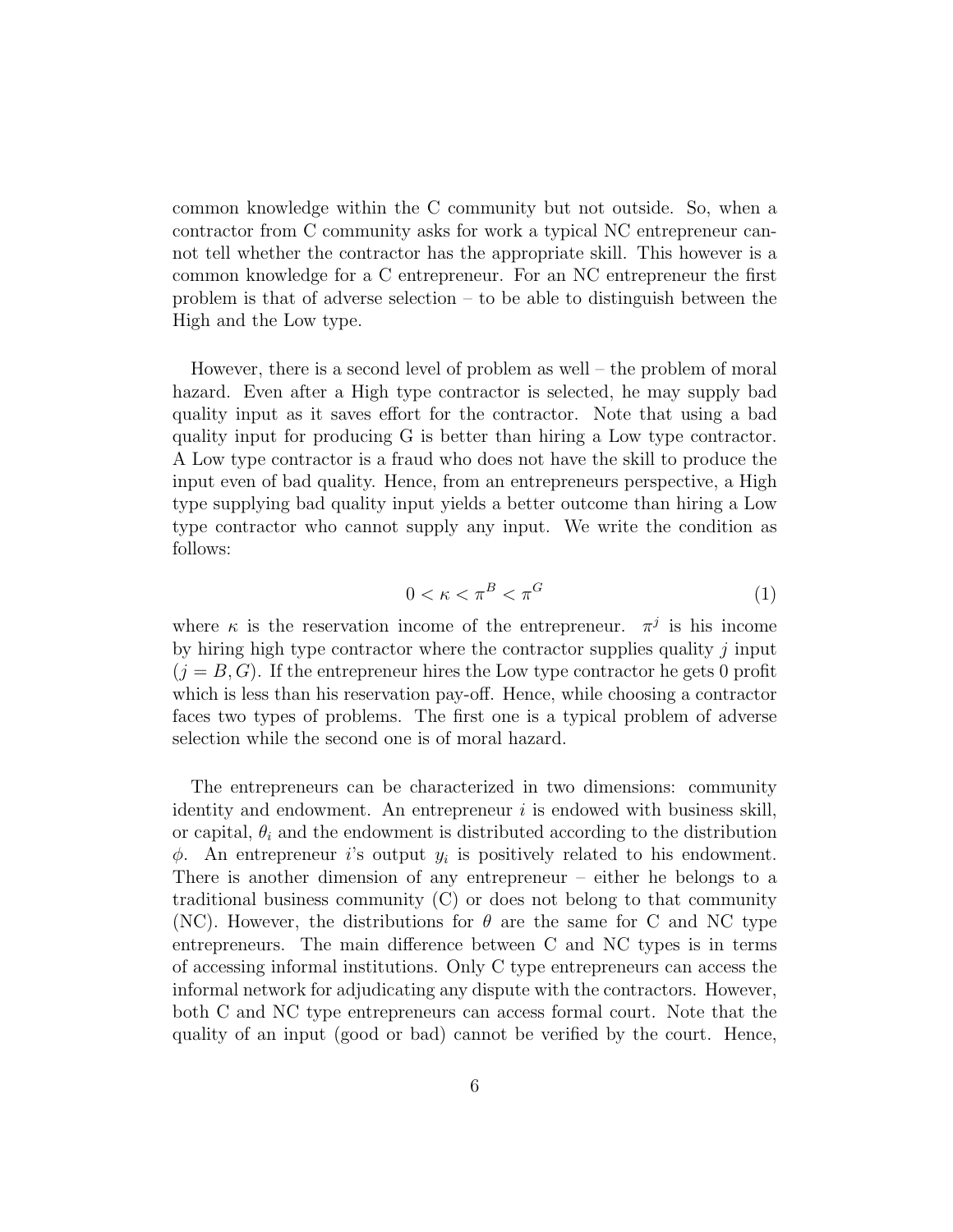the court is only useful if a Low type contractor misrepresented himself as a High type and took money for supplying the input.

The entrepreneur faces two levels of problems. Finding a High type is the first level of the problem. In the second level, the entrepreneur has to ensure that the High type is not behaving opportunistically  $-$  i.e. not supplying bad input after being hired.

#### 2.2 Institutions

Let us now elaborate the role of institutions in solving the problems faced by the entrepreneurs. There are two types of contracting institutions available in the economy. One is formal courts characterized by third party enforcement and the second is informal network characterized by reputation based mechanism. In what follows, we discuss the different roles played by the formal versus informal institutions in solving the problem of asymmetric information faced by the entrepreneurs.

#### 2.3 Adverse Selection Problem: The role of court

We have already mentioned that there are two types of problem that an entrepreneur faces: Low type posing as High type and after recruitment, high type supplying bad quality input. From the entrepreneur's point of view low type contractor (who can only supply zero input) is worse than hiring a high type who supplies bad quality. There are two ways of catching and punishing a Low type.

The informal network of C members possesses the information regarding its member's skillfulness i.e. everybody in the community knows which member in the community does not have the necessary training to produce X. Hence, no Low type contractor is hired by a C type entrepreneur. In other words, belonging to the community network solves the problem of adverse selection for a C entrepreneur. But NC entrepreneurs cannot access this information about the true type of the contractor, ex-ante. Instead, the NC entrepreneurs can sign a formal contract with a potential contractor and if he turns out to be the Low type, they can file lawsuit against the Low type posing as High and get the Low type punished with probability  $\sigma$ , where,  $\sigma$ is the quality of the formal court. Hence, with a sufficiently strong formal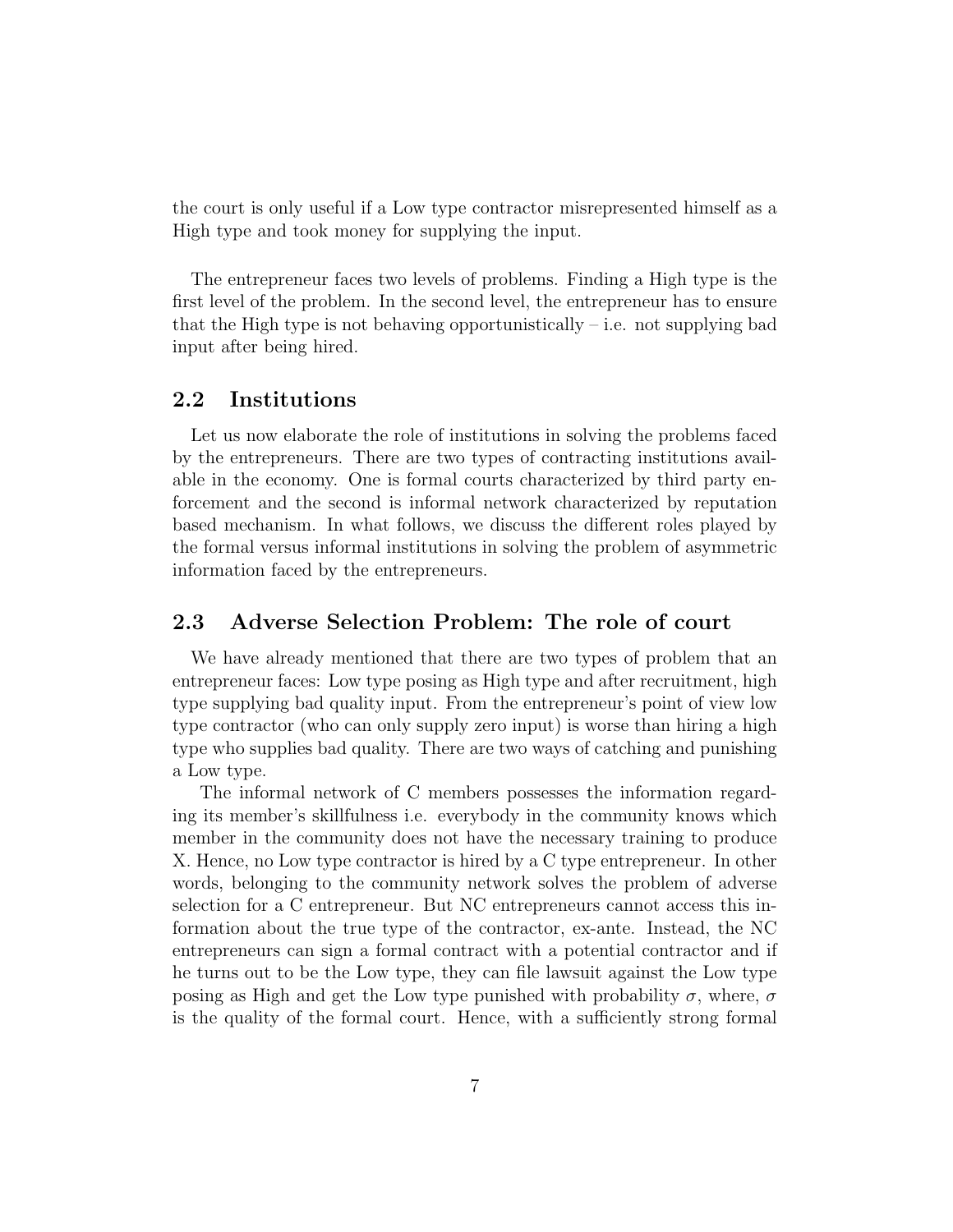court, Low type community members will not pose as a High type member. In general, mimicking the High type is not worthwhile for the Low type if

$$
\sigma(P - M) + (1 - \sigma)(P) < 0 \tag{2}
$$

where  $P$  is the price that the low type gets by posing as the High type and M is the penalty he pays if he gets caught. The reservation pay-off of the Low type is 0. The condition tells us that there will be no Low type posing as High type if

$$
\sigma > \frac{P}{M} = \sigma^* \tag{3}
$$

For  $\sigma < \sigma^*$  the quality of formal institutions is so bad that Low type can mimic High types and get away with it. This makes the NC type entrepreneurs find that it is not worthwhile to join the market. For low enough sigma, all low types mimics as high type and given that C type entrepreneurs already know who is low type, there is a very high probability that NC type entrepreneurs are matched with Low type. This leads to our first theorem:

**Theorem 2.1** For a sufficiently high quality of formal institutions  $(\sigma^*)$  Low types do not find it worthwhile to mimic the High type and as a result NC entrepreneurs enter the market.

#### 2.4 The Moral Hazard Problem

Unlike adverse selection, the moral hazard problem however cannot be solved by any third party as the quality of the input is not verifiable by the third party. Only the entrepreneur can find out the quality of the input and the punishment she can inflict is not hiring a cheater contractor for subsequent periods. The monetary value of the punishment can be measured by wage that a contractor loses if he is fired. We follow the efficiency wage theory framework proposed by Shapiro and Stiglitz (1984) and Greif (1993) for analyzing the solution to the moral hazard problem.

We start with the case where  $(\sigma < \sigma^*)$  and only C type entrepreneurs operate. C entrepreneurs solve the adverse selection problem of selecting the High type through the information network. Hence, they face the moral hazard problem only – the problem of ensuring that High type supplies good quality input.The entrepreneur can solve the problem by offering a payment to the contractor so that cheating pay-off is less than honesty pay-off. This section is modeled after Greif (1993).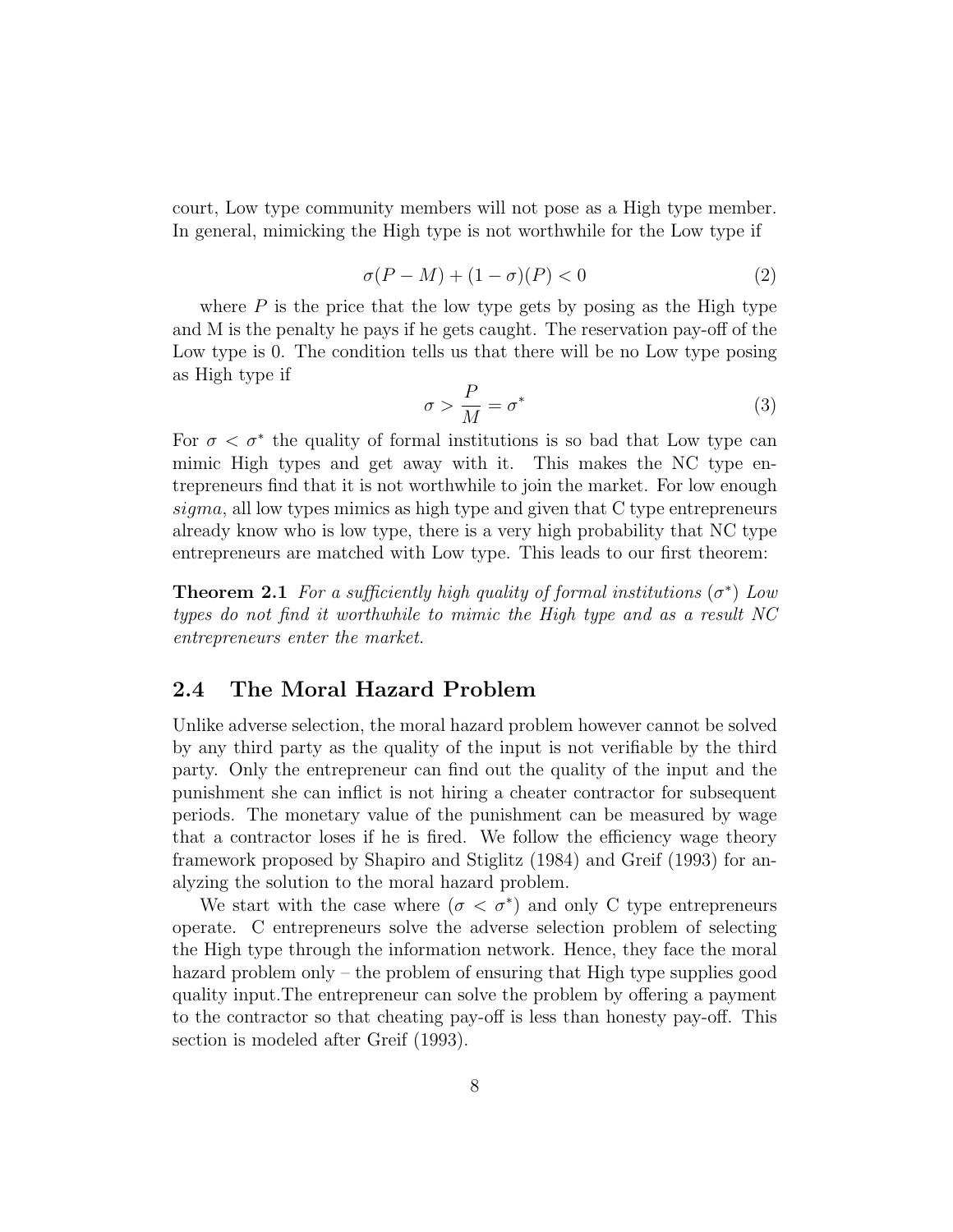The contractor supplies one unit of the input to the entrepreneur and gets a payment  $\rho$ . If he supplies bad quality input he saves some cost  $\eta$  but at the end of the period gets fired. However, there is an exogenous probability of terminating the contract given by  $q$ . In that case, if the contractor is honest, he is hired again. For characterizing the honesty inducing equilibrium we define the following expressions:

The pay-off for an honest agent is given by

$$
V_h = \rho + \beta (1 - q) V_h + q V_h^u \tag{4}
$$

This shows that the lifetime payoff of an honest contractor can be divided in to current and future pay-offs. In the current period an honest agent gets factor payment  $\rho$ . In the next period however, she might get fired for an exogenous reason with probability q and continue to get  $V_h^u$  – the lifetime pay off of an honest unemployed agent. On the other hand, the agent may stay in the job with probability  $1-q$  and continue to earn an honest employed agent's pay-off –  $V_h$ . The future pay offs are discounted by the discount rate β.

By cheating, an agent gets a one time pay-off  $\eta$  in the current period. However, this one time payment comes at the cost of losing his job at the end of the current period. From the next period onwards he gets the payoff of an unemployed cheater. An unemployed cheater can be rehired with probability  $p_c$  in the next period and get  $V_h$ . With probability  $(1 - p_c)$  a cheater is not re-hired and he gets reservation wage  $(\overline{\omega})$  and the pay-off for an unemployed cheater,  $V_c^u$ , is summarized by the following equation:

$$
V_c^u = \beta p_c V_h + \beta (1 - p_c)(\overline{\omega} + V_c^u)
$$
\n<sup>(5)</sup>

An honest agent can also lose her job for exogenous reasons. However, she may be rehired with probability  $p_h$  in the next period and get  $V_h$ . On the other hand, with probability  $(1 - p_h)$  she may remain unemployed and get  $(\overline{\omega} + V_h^u)$  – reservation pay-off plus life time utility of an honest unemployed agent.

$$
V_h^u = \beta p_h V_h + \beta (1 - p_h)(\overline{\omega} + V_h^u)
$$
\n<sup>(6)</sup>

The payment to a contractor  $(\rho)$  that prevents her from cheating must satisfy the condition

$$
V_h \ge \eta + V_c^u \tag{7}
$$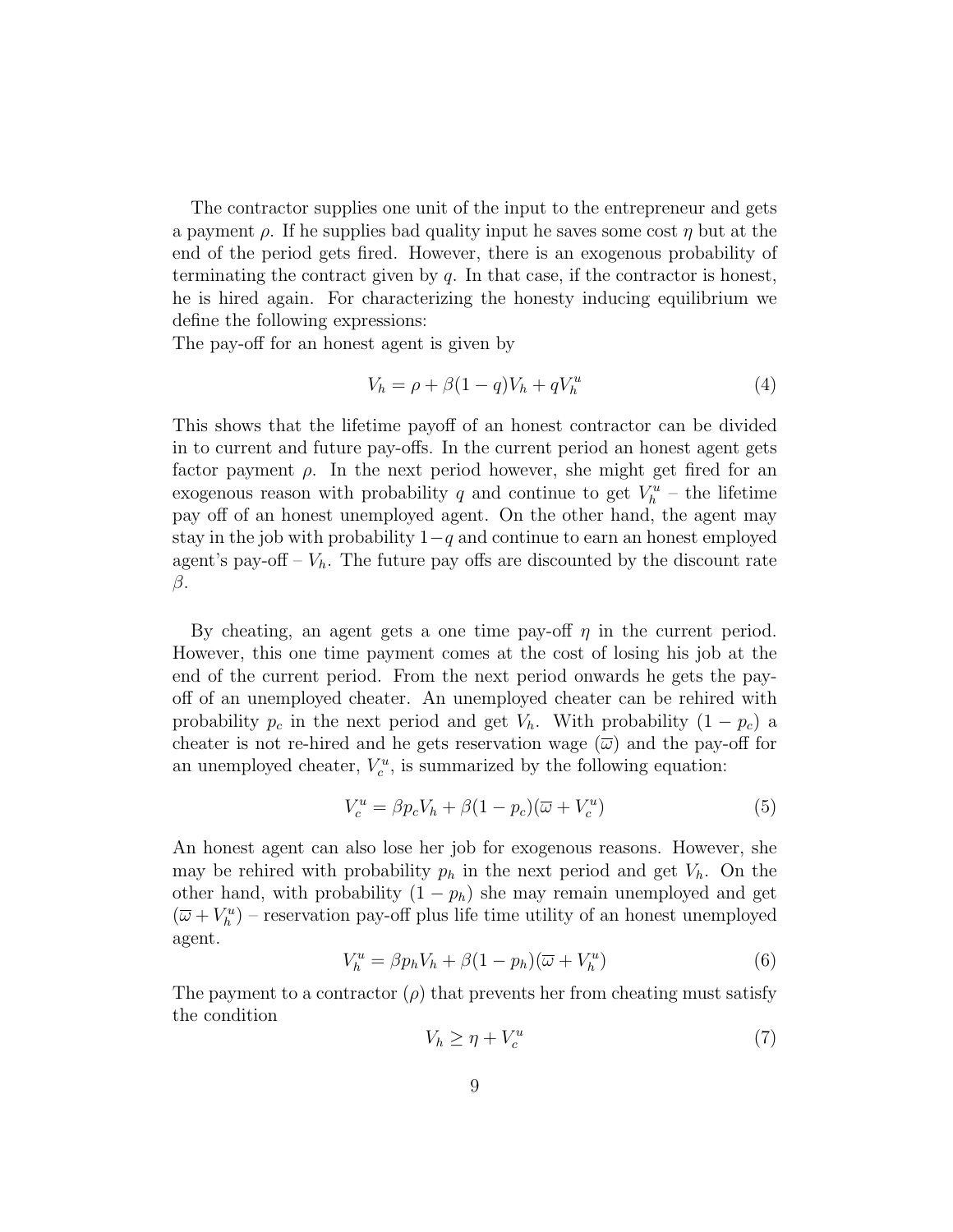It is easy to understand that no entrepreneur has any incentive to pay a  $\rho$ more than the minimum honesty inducing payment.

Theorem 2.2 A contractor's honesty inducing payment is rising in the probability of rehiring a cheater agent

We provide the formal proof in the appendix. But the intuition of this theorem is quite straight forward. The only punishment an entrepreneur can inflict is firing the agent which involves the monetary cost of the forgone payment. If the cheater agents can easily be rehired the cost of losing the current job is low. In that case the input price (that he misses because of getting fired) needs to be big enough to prevent one from cheating. So we have  $\rho^* = \rho(p_c), \rho' > 0$ . We assume that community members will not appoint a contractor who has cheated another community member i.e. in the environment where all the entrepreneurs are type C, we get  $p_c = 0$ . This is possible due to the flow of information within the community of a C type entrepreneur. However, an NC type contractor cannot access any such information. Hence, she cannot distinguish between an agent who cheated in the past and the one who did not. For her  $p_c = p_h > 0$ . This leads to the next corollary:

Corollary 2.3 The honesty inducing payment for the contractors hired by NC entrepreneurs is higher than that for the ones hired by the C entrepreneurs.

#### 2.5 The Interaction Effect

First we analyze how the improvements in the formal court system affects the C type entrepreneurs.The improvements in the formal court system do not directly affect C type entrepreneurs. It affects the C type by facilitating the entry of the NC type. NC type entrepreneurs can only enter the market if the formal institutions are good enough to solve the adverse selection problem. Hence, a good court allows the NC entrepreneurs to enter the market. Once in the market, the NC entrepreneurs solve the moral hazard problem the same way the C entrepreneurs solve the problem i.e. paying the honesty inducing price. But the entry of NC entrepreneurs will have an indirect impact on the C entrepreneurs as the equilibrium price for the input will go up reducing the profit margin of the existing C entrepreneurs. This determines the number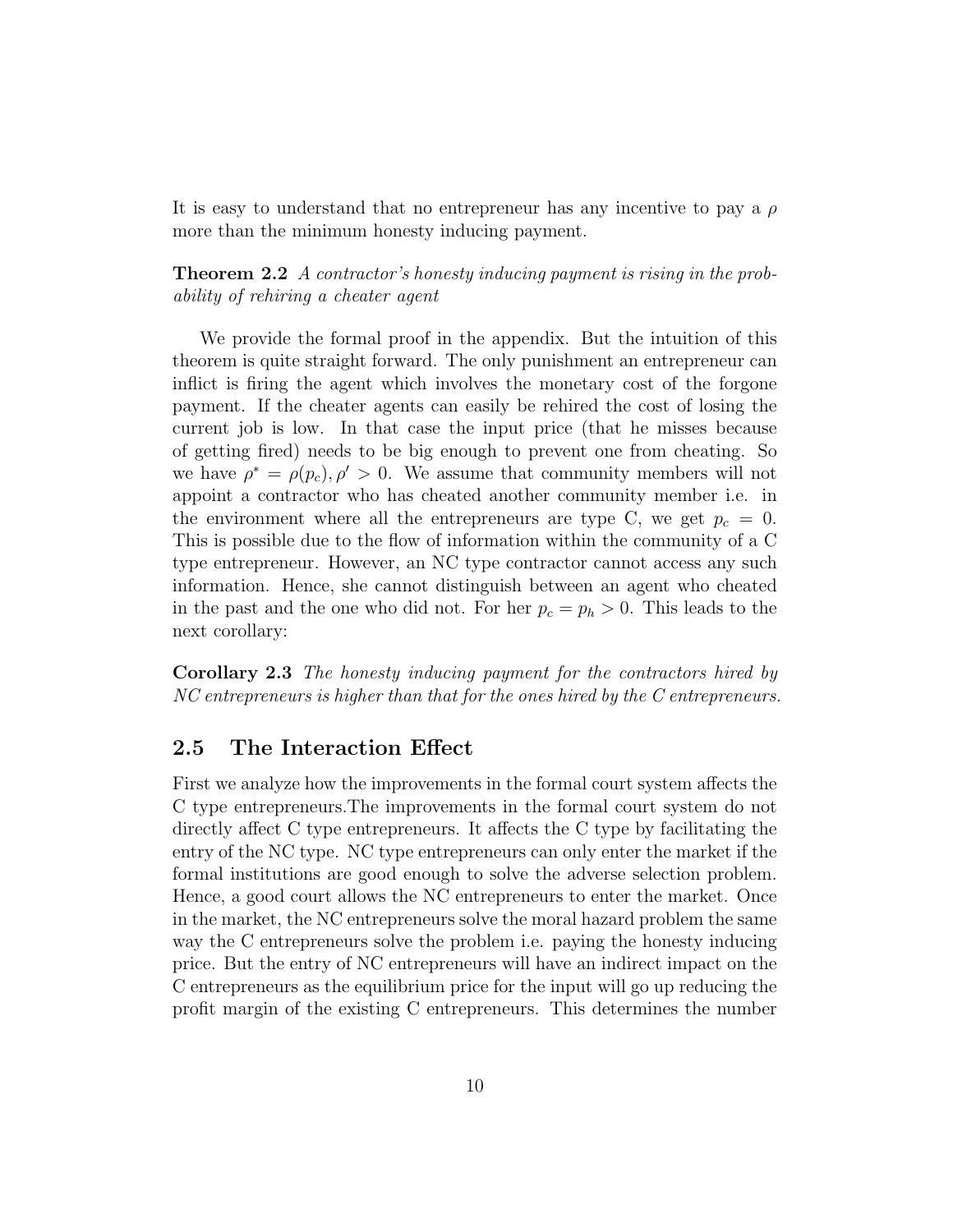of C entrepreneurs. Who are the C entrepreneurs running business? The entrepreneurs with endowment  $\theta_i$  will be in business such that

$$
\pi_i(\theta_i) \ge \rho^* \tag{8}
$$

where  $\rho^*$  is the equilibrium price for the input. Solving (8) for equality we get lowest endowment entrepreneur that can be in the business  $\hat{\theta} = \theta(\rho^*)$ where  $\hat{\theta}$  is rising in  $\rho^*$ . From this we get our next proposition

**Theorem 2.4** The cut-off endowment level of the entrepreneurs is a function of the input price and the cut-off goes up as the input price goes up

If the equilibrium input price  $(\rho^*)$  goes up, only the entrepreneurs with sufficiently high endowment can stay in the market. As the input price goes up following the entry of the NC type entrepreneurs the cut-off endowment level goes up. Let us now look at the volume of business following the entry of the NC entrepreneurs. Entry of the NC entrepreneurs increases the number of NC business, but it decreases the number of the C entrepreneurs as the cut-off endowment level gets revised upwards. Hence, theoretically the net effect is ambiguous making the empirical investigation important.

Suppose the number of possible community entrepreneurs is  $M_c$ . In period 0 we do not have any NC entrepreneur in the market. So the number of business is equal to the probability that a potential C entrepreneur will start a business times  $M<sub>C</sub>$ . Suppose in period 0 the cut off endowment level was  $\theta_0$ . Hence the total number of business is given by

$$
B_0 = M_C \times (1 - \Phi(\theta_0))
$$
\n<sup>(9)</sup>

In period 1, NC entrepreneurs enters and as a result input price goes up moving the cut-off endowment level to  $\theta_1 > \theta_0$  for both C and NC entrepreneurs as they both face the same input price. Hence, while new entrants (NC entrepreneurs) add to the volume of business, the quitting community entrepreneurs reduce it making the net effect ambiguous. Assume that the pool of potential NC entrepreneurs is  $M_N$ . The volume of NC business is given by

$$
B_1^N = M_N \times (1 - \Phi(\theta_1)) \tag{10}
$$

The number of community business in period 1 is given by

$$
B_1^C = M_C \times (1 - \Phi(\theta_1)) \tag{11}
$$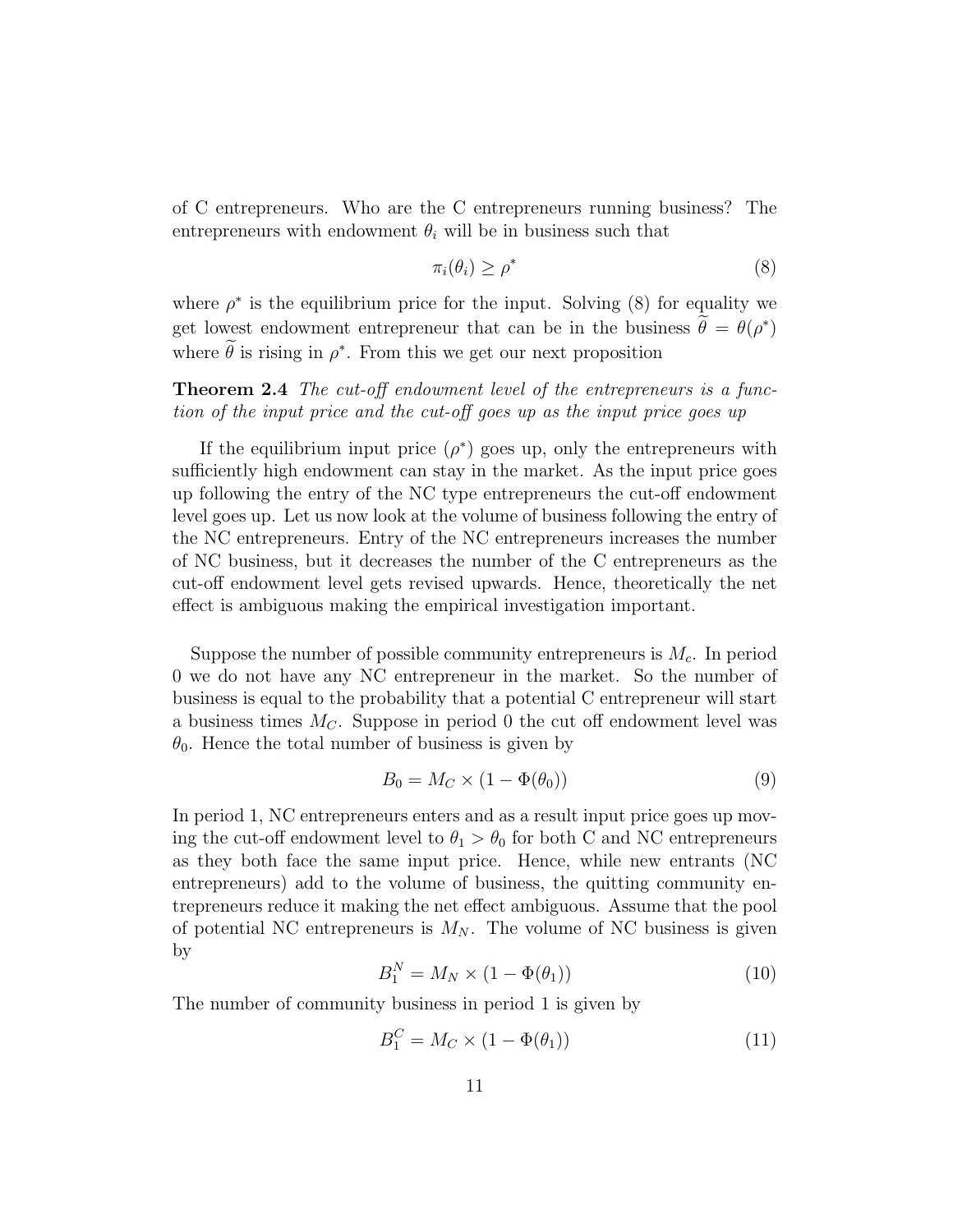Hence, total business is period 1 is given by

$$
B_1 = M_N \times (1 - \Phi(\theta_1)) + M_C \times (1 - \Phi(\theta_1))
$$
 (12)

The change in business is given by

$$
B_1 - B_0 = M_N(1 - \Phi(\theta_1)) - M_C(\Phi(\theta_1) - \Phi(\theta_0))
$$
\n(13)

From this we get  $B_0 \leq B_1$  according as

$$
\frac{M_N}{M_C} \geq \frac{(\Phi(\theta_1) - \Phi(\theta_0))}{(1 - \Phi(\theta_1))}
$$
\n(14)

Theoretically we do not have any clear cut answer whether entry of NC entrepreneurs will lead to an increase or decrease in the number of business. This depends on the relative size of the pool of C and NC entrepreneurs and the shape of the endowment distribution. The larger is the value of  $M_C$  compared to  $M_N$ , more likely it is that with the improvement in the formal institutions (and consequently entry of the NC entrepreneurs), total number of business will fall. This will happen when the new entry will not be sufficient to cover for the exit of the community entrepreneurs.

Next we review the interaction effect between the formal and the informal institutions and its effect on the volume of business. In the previous sections we have assumed that there is one homogeneous community network where the probability of rehiring a cheater is zero. We now extend this set up by introducing heterogeneity in terms of community network. We assume that there are  $n$  districts and each district  $j$  is characterized by network size  $\nu_j$ . We further assume that the probability of rehiring a cheater is a falling function of the network size.

$$
p_c^j = g(\nu_j) \tag{15}
$$

where  $g' < 0$ . This assumption implies that in a district characterized by big network, a large number of people know about one's cheating history and the cheater finds it difficult to get a job. Let us now elaborate how the improvements in the formal court system affects districts with different degree of network differently.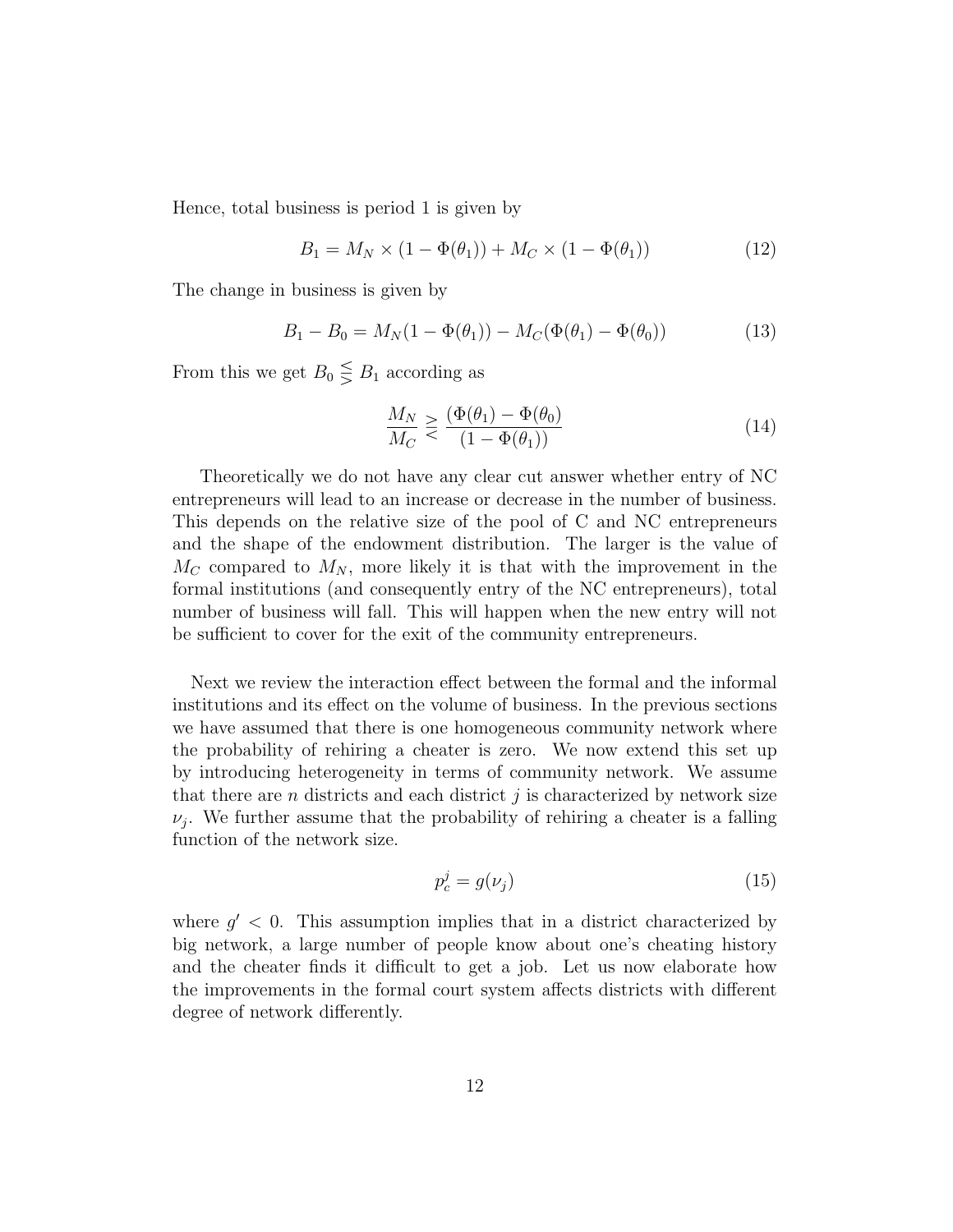In other words, we examine the role of interaction between the existing informal network mechanism and the formal institutions in determining the volume of business. In period 0, larger the network, lower is the probability for a cheater contractor to be rehired, and lower is the input price. Hence, in a district characterized by a larger network, the cutoff endowment level for the C entrepreneurs is lower than that in a district with smaller network. This means

$$
\theta_0 = \theta(\nu) \tag{16}
$$

where  $\nu$  represents the size of the network and  $\theta'(\nu) < 0$ . This means that the value of  $\theta_0$  is low in high network districts. Given that  $\theta_1$  is determined by the cut-off level of the NC entrepreneurs which has nothing to do with the existing network size, the expression  $(\Phi(\theta_1) - \Phi(\theta_0))$  is rising in the network size. Since the size of the quitting business is rising in  $(\Phi(\theta_1) - \Phi(\theta_0))$  we get the following theorem

Theorem 2.5 If formal institutions improve sufficiently allowing the NC entrepreneurs to set up business the reduction in the community business will be higher in high network districts than that in the low network business. If the negative impact of the quitting C entrepreneurs is strong enough this will lead to greater reduction in total volume of business in the districts with higher network.

We next turn to the empirical section to test the implications of our model using data from India.

# 3 Empirical Specification

Empirically, a way to test the theoretical predictions would be to estimate a regression of the probability of doing business on the the interaction between formal and informal institutions using a panel data. A panel setting would enable us to estimate the effect of introducing formal institutions in an economy with pre-existing informal institutions. However, in the absence of any longitudinal information, we only provide suggestive evidence on our theoretical predictions. Specifically, we compare districts with varying degrees of informal and formal institutions using a cross section data. In particular, we estimate the following specification:

$$
P(SE)_{id} = \beta_0 + \beta_1 IN_d * FC_d + \beta_2 IN_d + \beta_3 FC_d + X_{id} + \epsilon_{id} \tag{17}
$$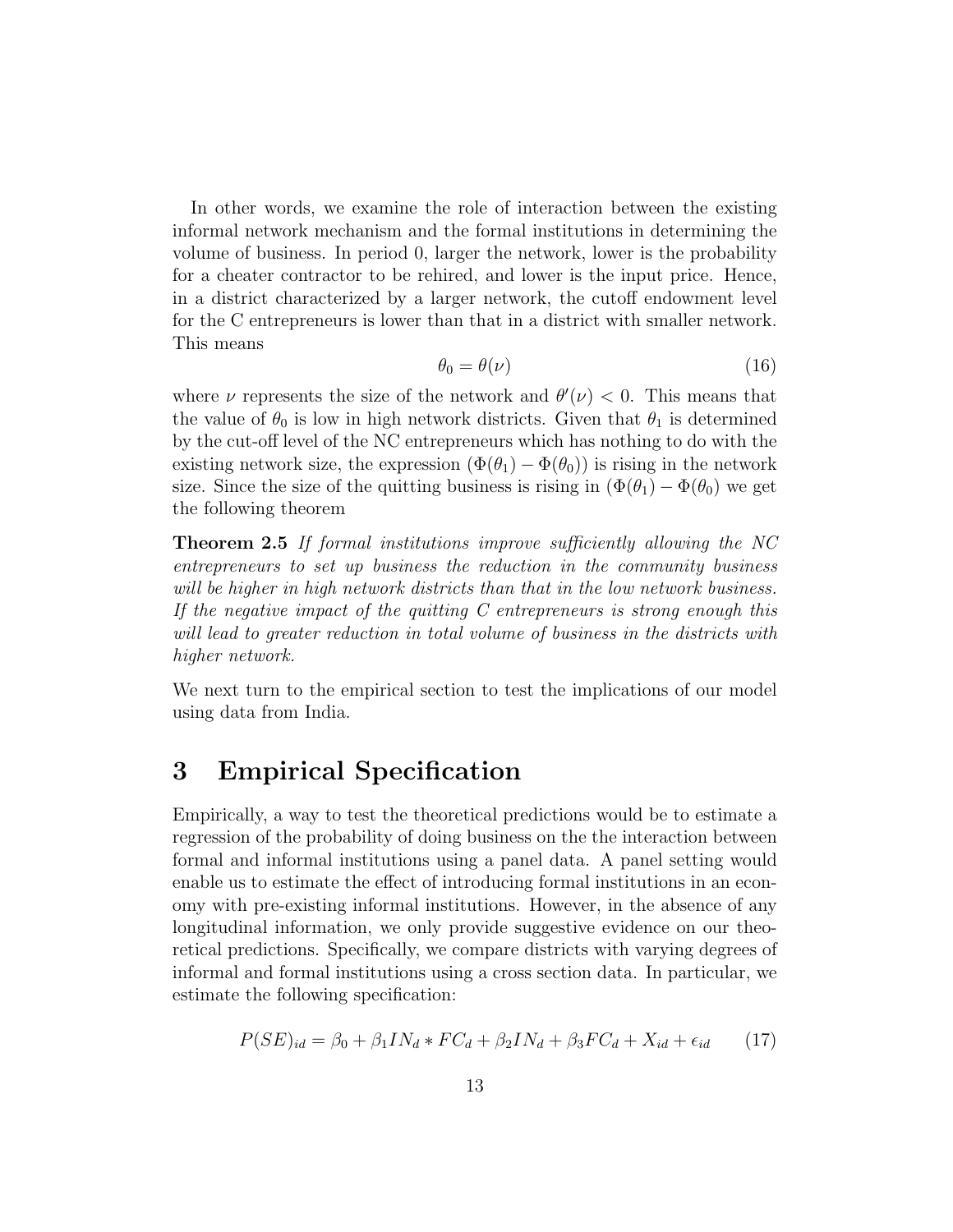where,  $P(SE)_{id}$  reflects the probability with which a household i in district d chooses to be self-employed over being wage employed.  $IN_d$  is a proxy for the quality of informal institutions in district d.  $FC_d$  is a proxy for the quality of formal institutions in district d. The interaction between  $IN_d$  and  $FC<sub>d</sub>$  is our main variable of interest. According to theoretical predictions of our model, a positive  $\beta_2$  would imply that a higher proportion of households choose to do business when informal network is large which thereby helps to facilitate information flow within the network. Additionally,  $\beta_1$  captures the impact of formal institutions on the relationship between informal institutions and self-employment. Specifically a negative  $\beta_1$  would imply that when the quality of formal institution increases, business at would exit from areas with a greater prevalence of informal institutions. Similarly  $\beta_3$  captures the independent effect of quality of formal institutions on probability of self employment. A positive  $\beta_3$  implies that as the quality of formal institution improves, business would flourish as it enables some new entrepreneurs to enter the market.

Note however that informal and formal institutions might evolve endogenously at the district level. One way to deal with this could be to use historical data to capture the introduction of formal court system<sup>1</sup>. However, we cannot adopt this approach due to the paucity of such data. Instead we try to control for a range of household and district level controls captured in  $X_{id}$ . Specifically we include religion, caste, education, amount of loan taken and any caste-group membership at the household level and availability of formal loans at the district level.

### 4 Data

We use data from the India Human Development Survey (IHDS) for this study. The IHDS is a nationally representative survey of 41,554 households interviewed in 2004 and 2005 (Desai et al. 2009). Surveyed households are distributed across 382 of India's 602 districts. Our study covers households which are either self-employed, wage employed or unemployed. This leads to a sample size of 34521 households across 373 districts in our study. For our dependent variable we use the information on employment status of different members of a household to create a household level variable of

<sup>&</sup>lt;sup>1</sup>One such study is done by who conduct a descriptive analysis of the effect of court system on agricultural credit markets using historical data from British India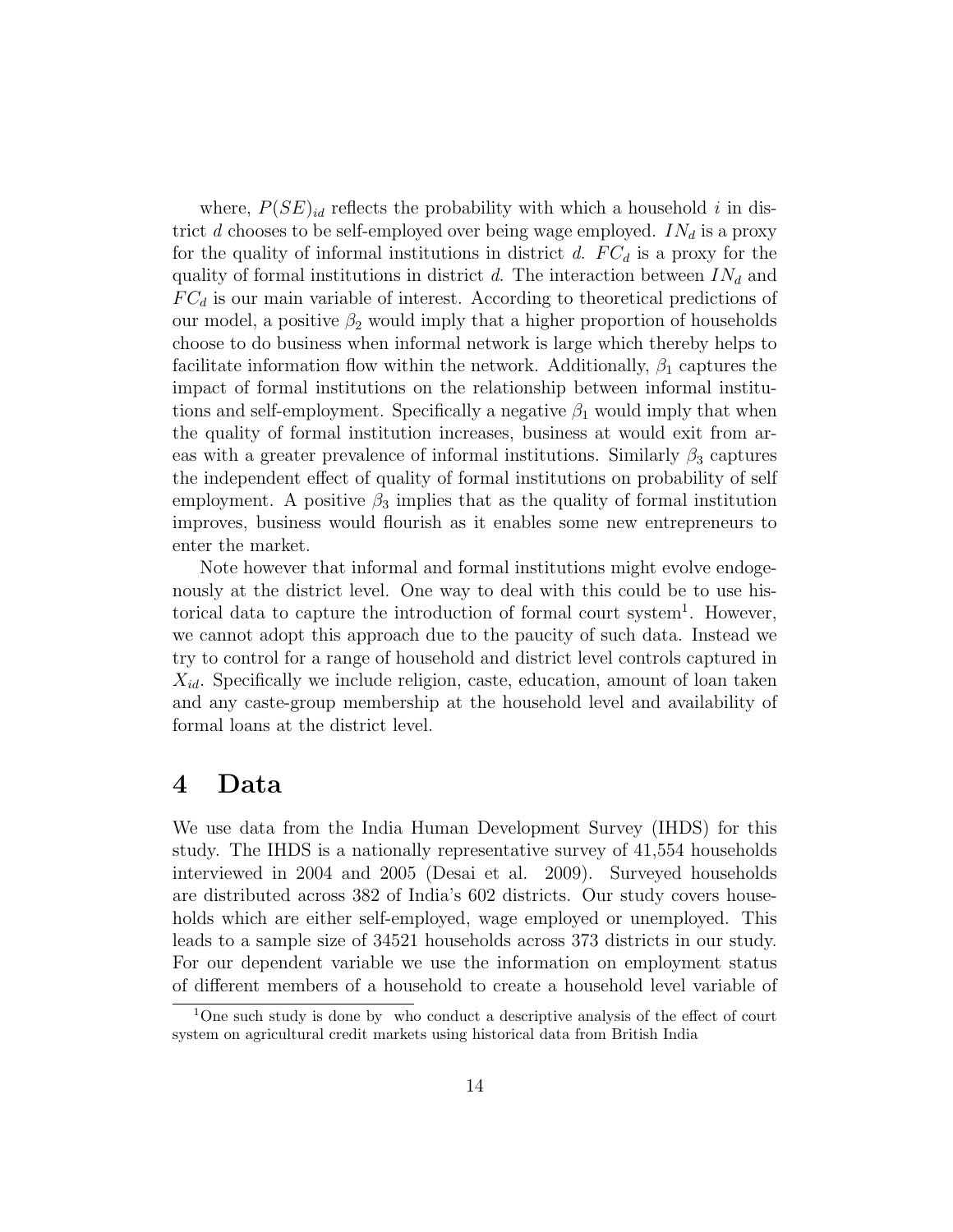self-employment status. We define a household to be self employed if at least one member in the household owns a business in the non-agricultural sector. A household is defined to be wage-employed if at least one member is wage-employed and no one is self-employed. A household is defined to be unemployed if no one in the household is employed.<sup>2</sup>

Our main variables of interest are informal and formal institutional quality. In equation 17, we proxy informal institutions,  $IN_d$ , by the fraction of households in a district  $d$  that takes loans from informal sources viz. friends, relatives and community credit groups.<sup>3</sup> In general, an informal loan network not only captures the extent of loan available in a district but also reflects the close association between members of the network. A larger size of the informal network facilitates flow of information within the network and helps in enforcing the reputation mechanism.

The quality of formal institutions is captured by the perceived quality of formal courts of law. We measure  $FC_d$  as the fraction of households in a district  $d$  who perceives the judiciary to be strong  $4$ . Specifically, the survey asks households to rank different institutions on a scale of one to three where three signifies least confidence in a particular institution and one signifies highest confidence. We consider the perceived court quality to be strong when a household's ranking of court efficiency is one.

Table 1 provides the summary of our estimation sample. About 23% of our full sample is self employed. However, when we disaggregate by sector, we find a much higher prevalence of self employment in the urban sector - about 29% of the sample is self-employed in urban as opposed to 19% in the rural sector. This has implications for the importance of the relationship between self-employment and institutional quality which we revisit in Section 5.1. When we look at the prevalence of informal network we find that about  $12\%$ of the full sample has borrowed from informal sources. Moreover, the extent of informality is not very different between urban and rural sectors. With

<sup>2</sup>We also define a separate category as agricultural household if at least one member owns an agricultural land or is employed in agriculture and no one is self-employed or wageemployed. However, we did not include this reference category in our analysis because they form a very small fraction of the total number of households.

<sup>&</sup>lt;sup>3</sup>All our district level estimates are computed as a fraction of the total number of households in a district.

<sup>4</sup>Note that the formal court quality measure might suffer from measurement error problems as it is based on household perception implying that our estimates form a lower bound. We plan to collect administrative data related to court quality to construct a more precise measure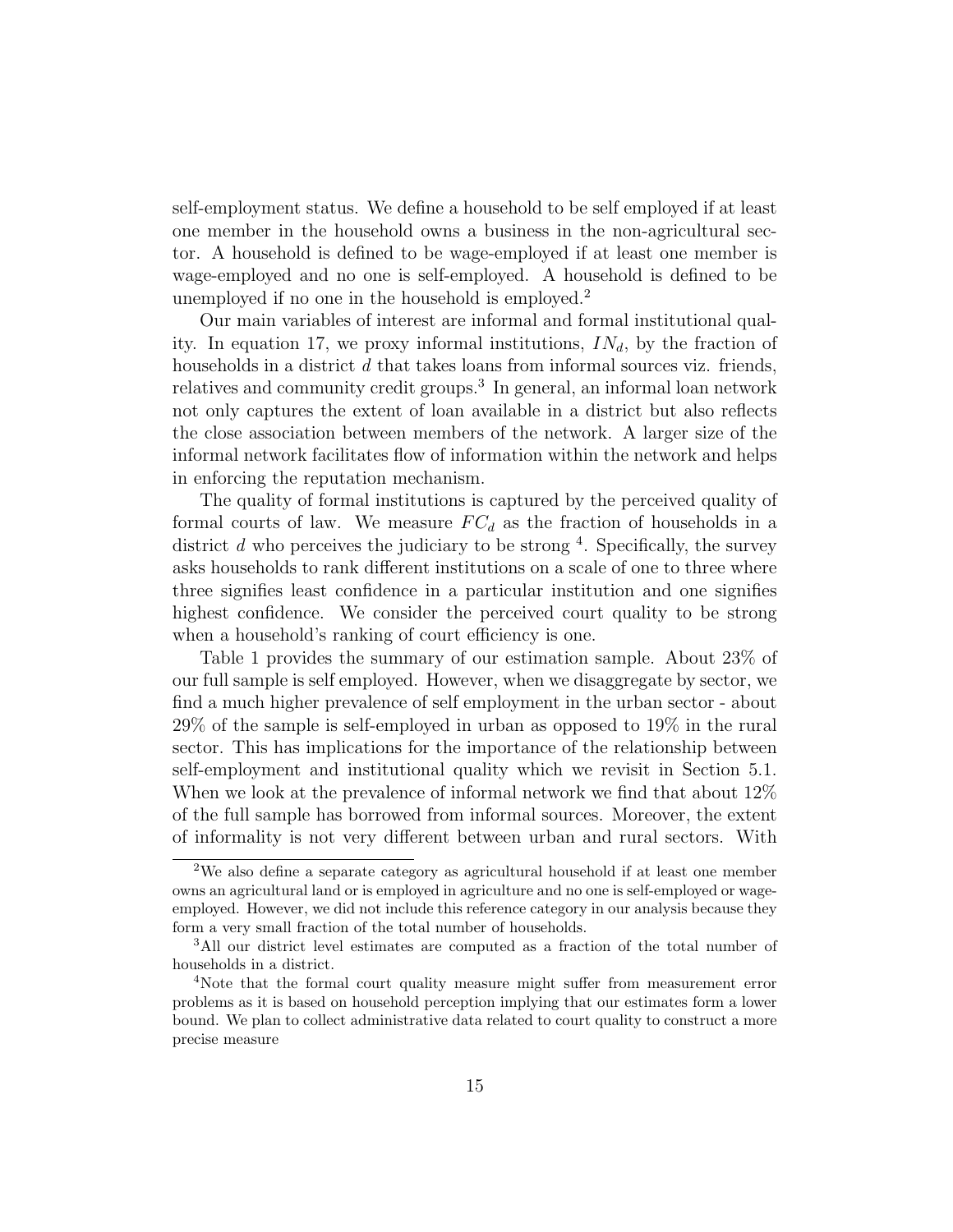respect to the quality of formal courts, 53% of our full sample perceive the court to be efficient. Once again the difference in perception is small between urban and rural sectors. The availability of formal loan is higher in rural areas, possibly reflecting the higher prevalence of government rural banks providing agricultural loans. However, as expected, the average size of loans is much higher in urban regions. The Table additionally reports the means for the other control variables that we use in our empirical specification.

# 5 Results

Table 2 reports the results from a linear estimation of equation 1. The outcome variable reflects the probability of a household being self-employed compared to being wage employed. Column 1 includes a measure of Informality at the district level  $(II_d)$ , an indicator for strong institutions  $(SI_d)$ , and an interaction between the two. Since our variables of interest vary only at the district level, we report clustered standard errors at the district level in all specifications.

The results in column 1 indicate a nonlinear relationship between the degree of informality and self employment. The coefficient on Informal network by itself suggests that a greater extent of informality in a district predicts a higher probability of self-employment. However, this relationship depends on the strength of formal institutions.Specifically, the negative coefficient on the interaction term implies a nonlinear relationship. This can be seen from the following equation.

$$
\frac{\partial Pr(SE)}{\partial II_d} = -\beta_1 SI_d + \beta_2 \tag{18}
$$

Our result implies  $\frac{\partial Pr(SE)}{\partial H_d} \geq 0$  according as  $SI_d \leq \overline{SI_d} = \frac{\beta_1}{\beta_2}$  $\frac{\beta_1}{\beta_2}$ . This means that greater informal network positively affects the probability of starting a business as long as the quality of the formal court is below a certain threshold.However as the formal institution becomes sufficiently strong, a higher number of business would quit in areas with larger informal network.

More specifically the coefficients can be interpreted in the following way. In column 1, the estimates imply that the threshold level of formal institutions is given by 0.54 ( $\beta_2/\beta_1$ ). Hence, districts where more than 54% of the households perceive the judiciary to be strong are above the threshold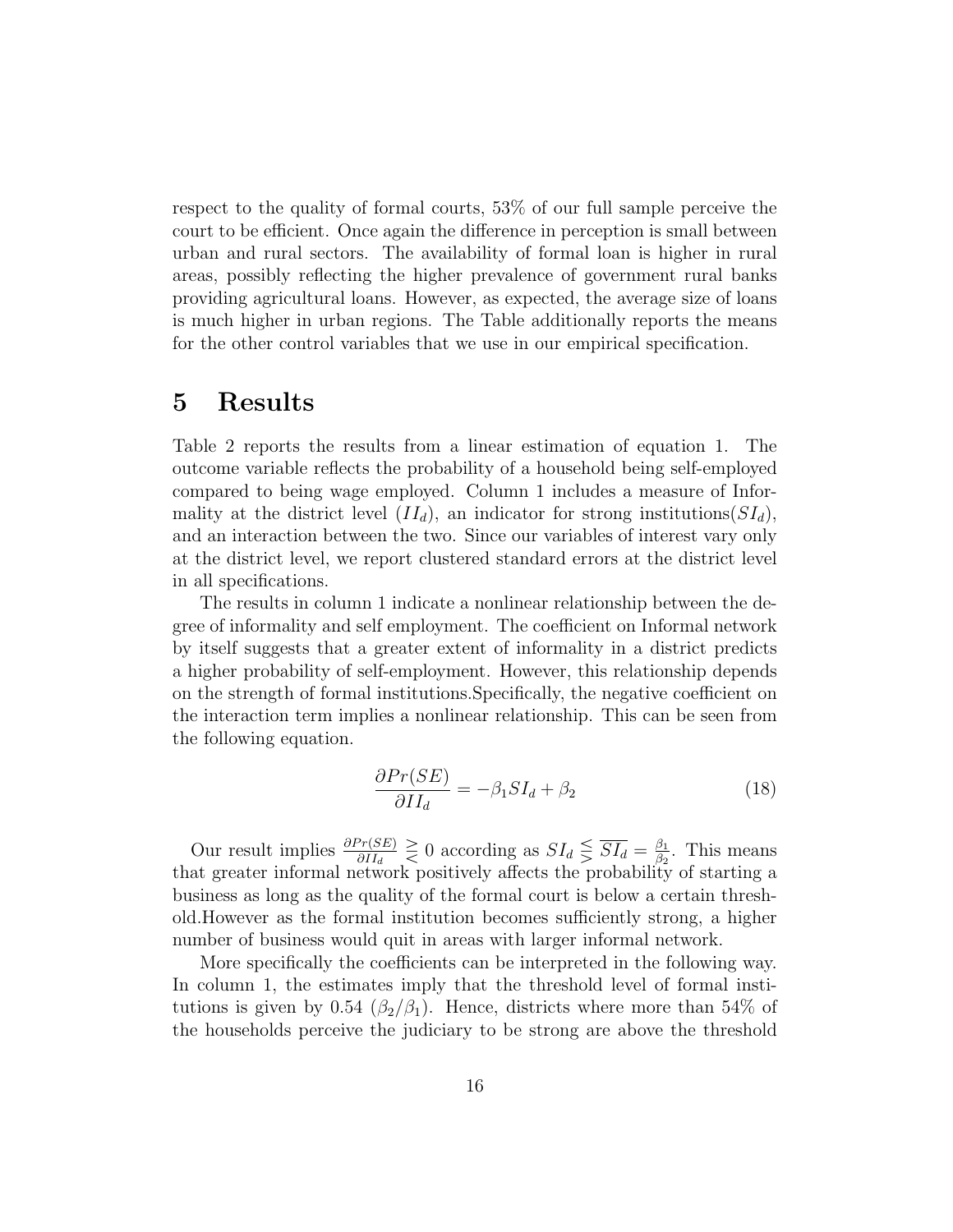level of formal institutions. Now consider two districts within this group one with low prevalence of informal network  $(D_{LI})$  and another with high prevalence of informal network  $(D_{HI})$ . Then our coefficients imply that the probability of self employment is lower in  $D_{HI}$  compared to  $D_{LI}$ .<sup>5</sup> Specifically, if 60% of households perceive the court to be efficient, then a one unit difference in the extent of informal network between  $D_{HI}$  and  $D_{LI}$  leads to a 10 percentage points lower probability of Self Employment in  $D_{HI}$  compared to  $D_{LI}$  districts.

Conversely, now consider the situation where the level of formal institution is less than the threshold level of 0.5. Consider the same two districts,  $D_{HI}$  and  $D_{LI}$ . Here our coefficients imply that the the probability of self employment is higher in  $D_{HI}$  compared to  $D_{LI}$ . Specifically, if only 40% of the households in a district perceive the court to be strong, a one unit higher level of informal network leads to a 10 percentage point higher likelihood of doing business.

Next we add a number of control variables to the above basic specification. It is possible that districts with greater availability of informal loans also have a higher availability of any loan so that 'IN' simply captures the extent of total loan availability in the district instead of the extent of informality. Hence, we control for the availability of formal loan in the district in column 2. The coefficients indicate similar effects of informality.

Column 3 includes a proxy for the credit worthiness of a household indicated by the maximum amount of loan taken. Results remain unchanged here as well.The coefficient on the control variable suggests the obvious that if a household has taken more amount of loan, it is more likely to start a business.

Column 4 controls for other household level characteristics like religion, caste and an indicator whether a household has any literate member. The results are in the same spirit as before.The coefficients on Brahmin and Education are as expected. More educated households and traditionally higher castes are more likely to be self employed. Hindu households, on the contrary, are less likely to self employed, compared to households from other religious backgrounds.

 $\frac{5}{6}$ For  $SI_d = 0.6, P(SE) = \beta_0 + \beta_1 II_d * 0.6 + \beta_2 II_d.$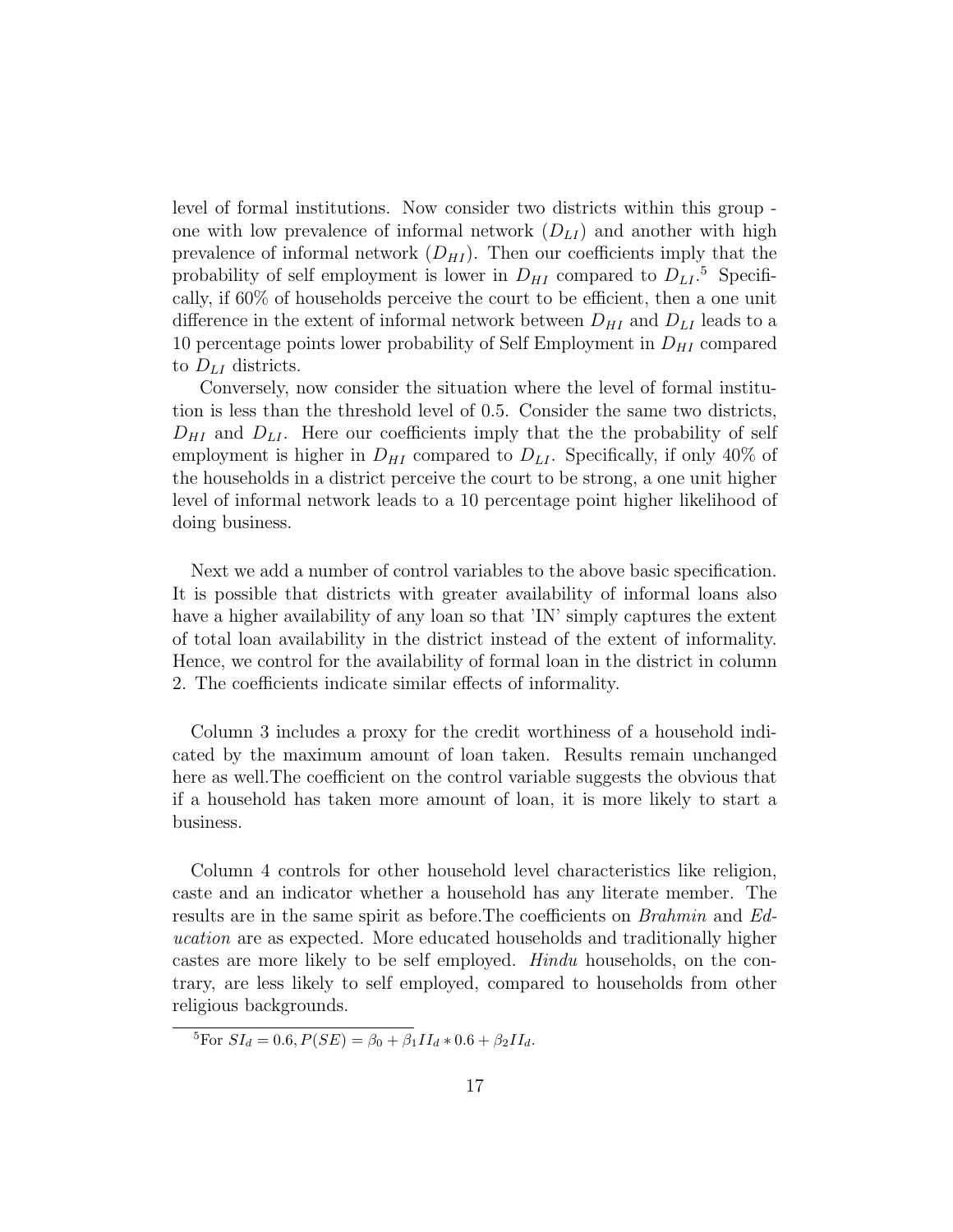Finally, in column 5 we also control for household participation in a caste network since that might increase both a household's probability of getting a loan and starting a business. Results remain the same as before. Moreover, as expected, household participation in caste network increases the probability of self-employment.

To further verify that our results are not sensitive to varied specifications we carry out the following robustness check. In Table 3 we include unemployment in the reference category. We now compare the probability of self employment with wage employment and unemployment. The results remain unaffected by the inclusion of unemployment in the reference category. The coefficients on the interaction term and informal institutions show similar nonlinear effects of informal network on business decision, depending on the extent of formal institutions.

#### 5.1 Heterogeneity Analysis

In Table 1 we observe that the incidence of self-employment is much higher in urban areas compared to rural areas. Hence, in Table 4, we estimate the relationship separately for rural and urban regions.<sup>6</sup> The results discussed in Table 2 are primarily driven by the urban region. Informality by itself or its interaction with formal institutions doesn't play a significant role in predicting self employment for the rural region. It is possible that the link between informality and self employment is more relevant for the urban region which is characterized by a higher prevalence of self-employment.

In general, it should be easier to start a new business in the presence of a large informal network because it facilitates the flow of information and provides easy access to loans. However, according to our theoretical predictions, the presence of a large informal network would also lead to a greater exodus of business when the quality of formal institutions crosses a threshold. To re-examine these possibilities we conduct a heterogeneity analysis by estimating our model separately for the extent of association of households in various caste organizations. In districts where a large fraction of households participate in caste networks, there would be a greater flow of

 ${}^{6}$ These results are robust to all the specifications reported in Table 2. However, we only report the specification with full set of controls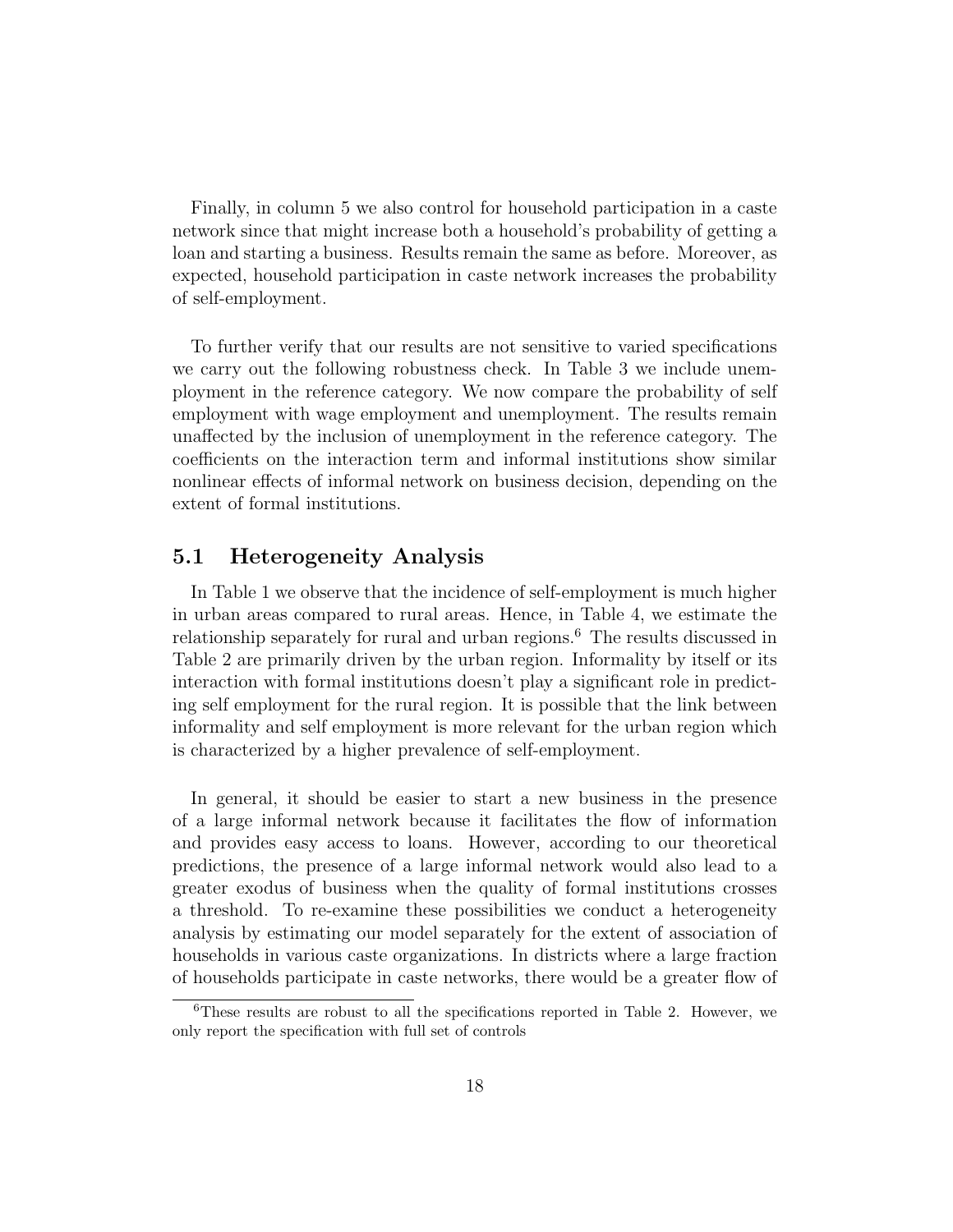information within the network. Consequently, it would be easier to enforce contracts using the informal system of reputation mechanism and facilitate business opportunities. We define a district to have a strong caste network if a larger share of households, in a district, participate in caste organizations.<sup>7</sup> Table 5 reports the results from this analysis. A one percent point increase in the size of informal network leads to a 0.52 percent point higher probability of doing business in districts with large caste networks. In comparison, a one percent point increase in the size of informal network leads to a 0.32 percent point higher probability of doing business in districts with small caste networks. Additionally, the coefficient on the interaction term shows that the fall in business opportunities is higher in districts with large caste networks, when the quality of formal court is above a threshold.

Finally, we also investigate how a greater influx of NC entrepreneurs affects our baseline relationship. Specifically we look at the extent of migration into and out of a district as it determines the composition of the pool of entrepreneurs within a district. A higher number of out-of-community entrepreneurs are likely to be present in high-migration compared to lowmigration districts.<sup>8</sup> Analogously, a higher number of low-endowment community entrepreneurs will operate in low migration districts. In this situation when the formal institutions become sufficiently strong, there would be a greater exit of low-endowment entrepreneurs from the low-migration districts. In other words, since high-migration districts would have a larger number of high-endowment out-of-community entrepreneurs to begin with, the interaction between informal network and formal courts will have much weaker effect than the low-migration districts which are populated by lowendowment entrepreneurs. Therefore we conduct a heterogeneity analysis separately for districts with high and low migration, in the urban region. We define a district to have high migration if the fraction of migrants in that district is greater than the median. In accordance with our prior, informal network and its interaction with formal court matters for self-employment in districts with low-migration, possibly due to a greater prevalence of community entrepreneurs. We do not find any significant relationship for the

<sup>7</sup>Moreover since the baseline relationship is driven primarily by the urban sector, we restrict this analysis to the urban sector.

<sup>8</sup>Out-of-community entrepreneurs represent the NC entrepreneurs in our theoretical model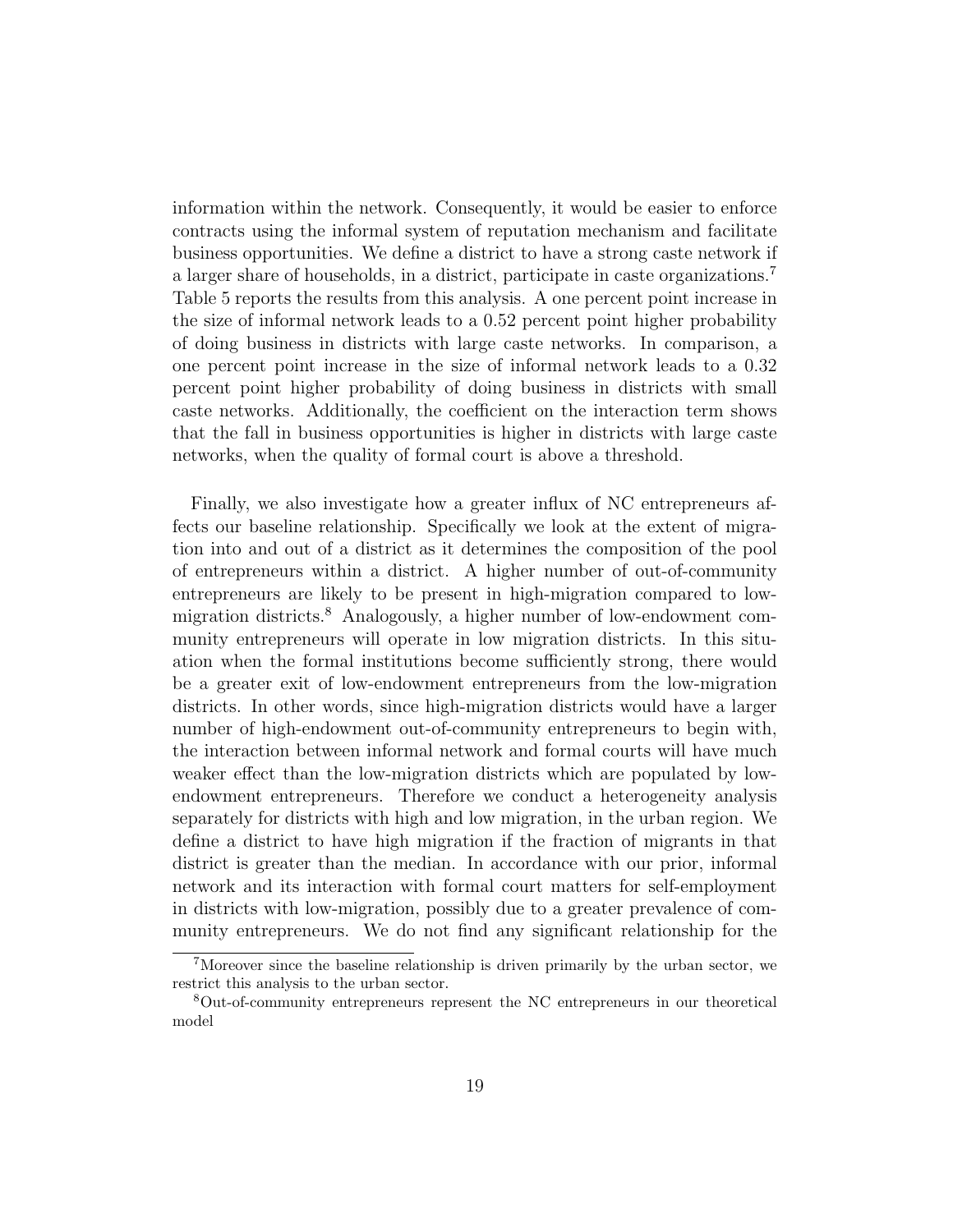districts with high-migration.

# 6 Conclusion

The relation between the informal and formal institutions of contract enforcement is usually seen as substitutes – the former being replaced by the latter in the course of economic development. The experiences of developing countries however, show that these two type of institutions co-exist. Understanding the nature of their interaction therefore becomes crucial for designing optimal institutions. In this paper we model the interaction between these two types of institutions and its effect on the prospect of running business. We test the implications of the model using household level data for India.

The informal institutions of contract enforcement which works on reputation based mechanism are critical for the operations of micro-entrepreneurs who cannot access costly formal institutions for enforcing the contracts. Unlike the formal institutions which depend on the legal system for enforcing contracts, the informal institutions punish a cheater by denying him any future employment. However, such mechanism is limited to certain communities where members abide by the community norm of not employing one who has cheated someone from that community. The system gets weaker if entrepreneurs start violating this norm. The rise of formal institutions allows non-community members to enter the market who do not go by such norm. This, in our analysis significantly weakens the effectiveness of the informal institutions.

Our theoretical result shows that as long as the quality of formal institutions is below a threshold level, strong informal network helps in business proliferation. However, when the formal institutions get sufficiently strong they come in the way of the informal ones (following the mechanism we detailed above) and increases the cost of running business. This affects the poorer entrepreneurs more adversely than their more well off counterpart. Because it is the small capitalists who find running business using the formal mechanism not profitable enough. We test our theoretical predictions using IHDS data and find support for our theoretical results. We plan to extend our analysis in the future by constructing a panel using administrative data on court quality. Additionally, future waves of IHDS data would allow us to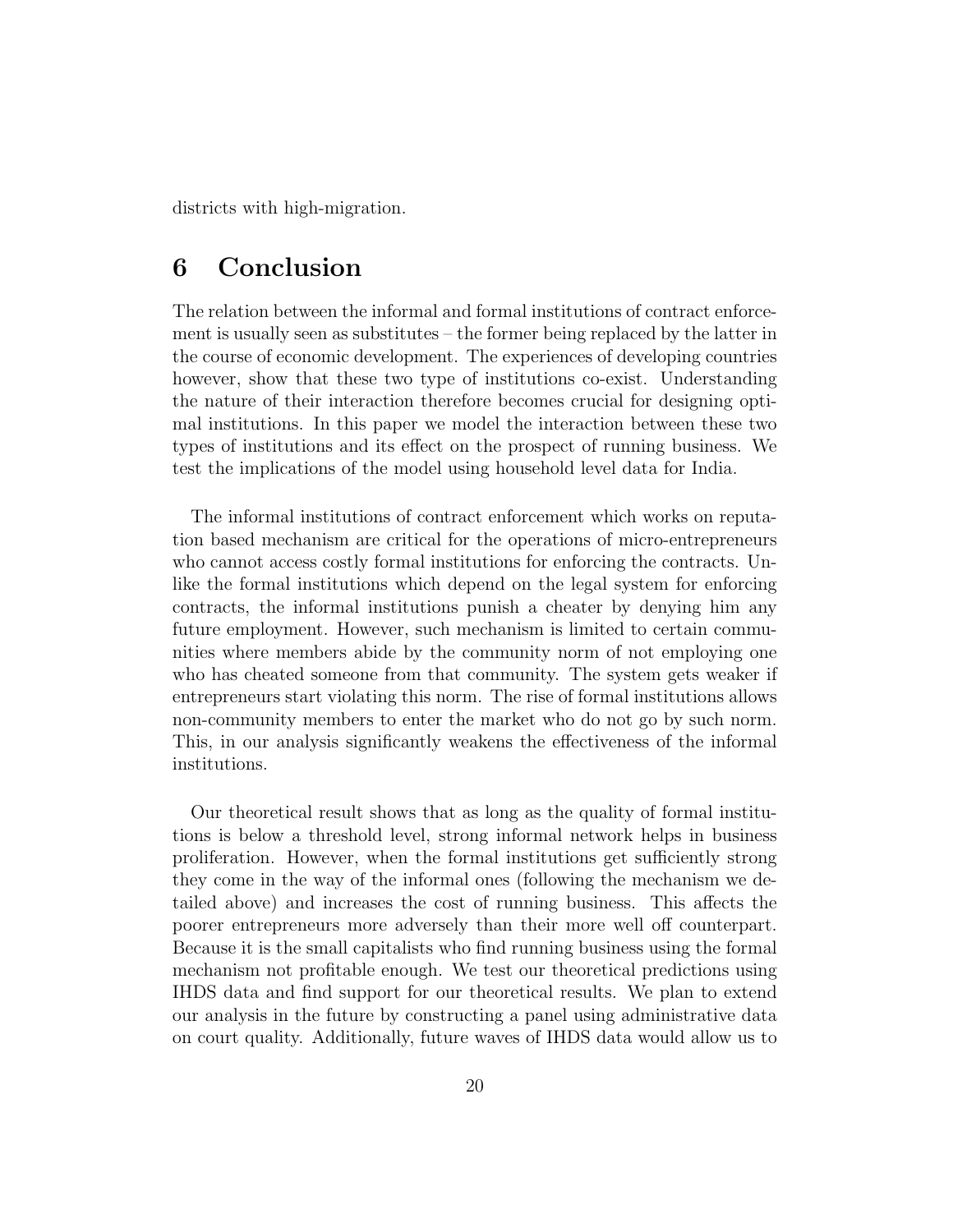observe the evolution of informal institutions over time. This will help us to provide more convincing evidence.

The main result of our paper apparently warns against the possible backlash of strengthening the formal institutions in a less developed country which is characterized by strong informal institutions. Our position however, does not endorse maintenance of informal mechanisms. Instead, we emphasize that informal institutions, even though inefficient, are crucial for the microentrepreneurs to run their business. The implications of our paper are two fold: first, strong formal and strong informal institutions creates a negative impact on the probability of doing business; more importantly, such negative impact typically forces the capital poor section of the entrepreneurs to quit the market. Hence, even if the strengthening of formal institutions may lead to efficient outcomes in the long run, it increases inequality in the short run. The main contribution of our paper is to emphasizing this trade off which is often neglected in the institutions-entrepreneurship literature. The policy implication will be to a better designing of the formal institutions so that the exclusion of micro-entrepreneurs can be prevented.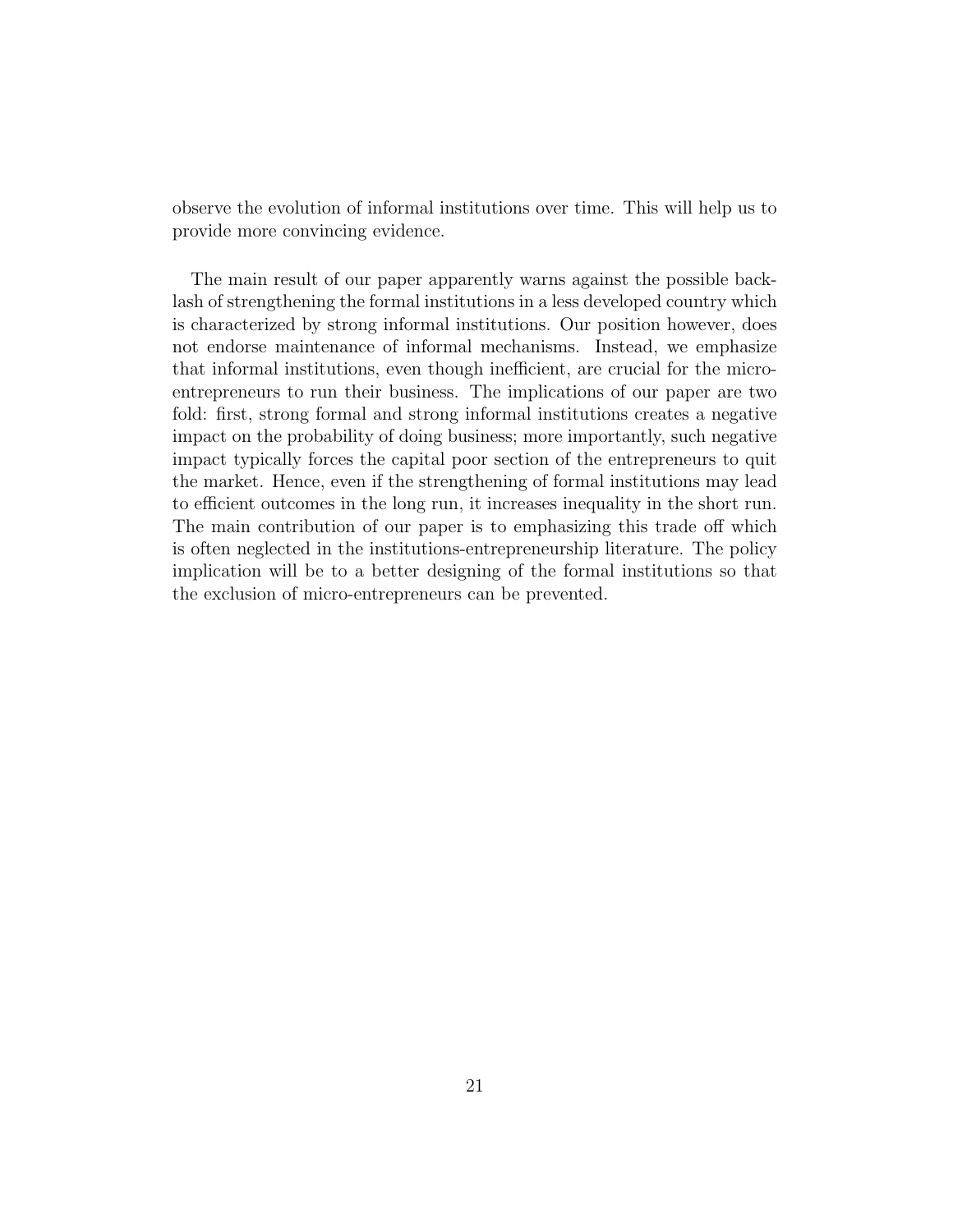# A Appendix

$$
V_h[1 - \beta(1 - q)] = \rho^* + qV_h^u \tag{19}
$$

$$
V_h^u = \beta p_h V_h + \beta (1 - p_h)(\overline{w} + V_h^u)
$$
\n<sup>(20)</sup>

$$
V_c^u = \beta p_c V_h + \beta (1 - p_c)(\overline{w} + V_c^u)
$$
\n(21)

$$
V_h \ge \eta + V_c^u \tag{22}
$$

Define  $T = \frac{1}{1 - \beta}$  $\frac{1}{1-\beta(1-q)}$  So we have

$$
V_h = T\rho^* + TqV_h^u \tag{23}
$$

Substituting this in equation (8) we get

$$
V_h^u = \beta p_h [\rho^* T + T q V_h^u] + \beta (1 - p_h) V_h^u + \beta (1 - p_h) \overline{w}
$$
 (24)

$$
V_h^u[1 - \beta p_h Tq - \beta (1 - p_h)] = \beta p_h \rho T + \beta (1 - p_h) \overline{w}
$$
 (25)

From the last equation we get,

$$
V_h^u = \frac{T\rho\beta p_h}{[1 - \beta p_h Tq - \beta(1 - p_h)]} + \frac{\beta(1 - p_h)}{[1 - \beta p_h Tq - \beta(1 - p_h)]}\overline{w}
$$
 (26)

We can the write the previous expression as

$$
V_h^u = \rho T_{1h} + T_{2h}\overline{w}
$$
\n<sup>(27)</sup>

From equation (9) we get

$$
V_c^u(1 - \beta(1 - p_c)) = \beta p_c V_h + \beta (1 - p_c) \overline{w}
$$
 (28)

The above expression can be written as

$$
V_c^u = T_{1c}V_h + T_{2c}\overline{w}
$$
\n<sup>(29)</sup>

where  $T_{1c} = \frac{\beta p_c}{1 - \beta (1 - \beta)}$  $\frac{\beta p_c}{1-\beta(1-p_c)}$  and  $T_{2c} = \frac{\beta(1-p_c)}{1-\beta(1-p_c)}$  $\frac{\beta(1-p_c)}{1-\beta(1-p_c)}$ . The honesty inducing condition tells us

$$
V_h - V_c^u \ge \eta \tag{30}
$$

Substituting from the previous expressions we find

$$
V_h - (T_{1c}V_h + T_{2c}\overline{w}) \ge \eta \tag{31}
$$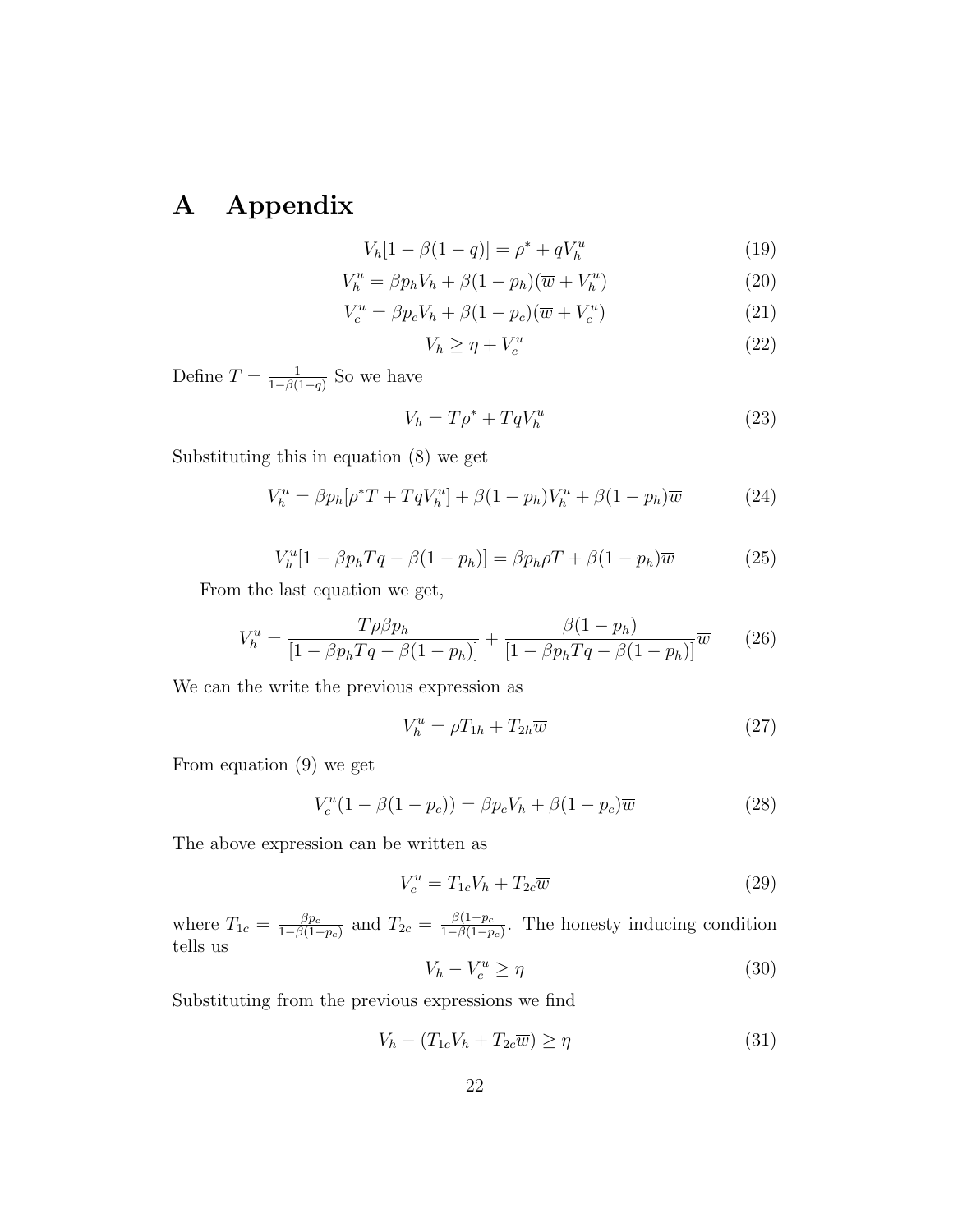From equations (11) and (15) we find,

$$
T\rho^* + Tq[\rho T_{1h} + T_{2h}\overline{w}] \ge \frac{\eta}{1 - T_{1c}} + \frac{T_{2c}}{1 - T_{1c}}\overline{w}
$$
 (32)

From this we get,

$$
\rho T[1 + TqT_{1h}] \ge \frac{\eta}{1 - T_{1c}} + \frac{T_{2c}}{1 - T_{1c}}\overline{w} - TqT_{2h}\overline{w}
$$
(33)

This leads to the condition

$$
\rho \ge \frac{1}{T[1+TqT_{1h}]} \times \left[\frac{\eta}{1-T_{1c}} + \frac{T_{2c}}{1-T_{1c}}\overline{w} - TqT_{2h}\overline{w}\right]
$$
(34)

Recall that

$$
\frac{1}{1 - T_{1c}} = 1 + \frac{\beta}{1 - \beta} p_c \tag{35}
$$

and

$$
\frac{T_{2c}}{1 - T_{1c}} = \frac{\beta (1 - p_c)}{1 - \beta} \tag{36}
$$

Hence, we find,

$$
\frac{\partial \rho^*}{\partial p_c} = \frac{1}{T[1 + TqT_{1h}]} \times (\eta - \overline{w}) \frac{\beta}{1 - \beta}
$$
(37)

This expression is positive as long as  $\eta - \overline{w} > 0$  which tells us that one time cheating payoff is more than the reservation pay-off. This has to be the case because industry pay-off is more than reservation wage and one time cheating pay-off is more than the industry pay-off.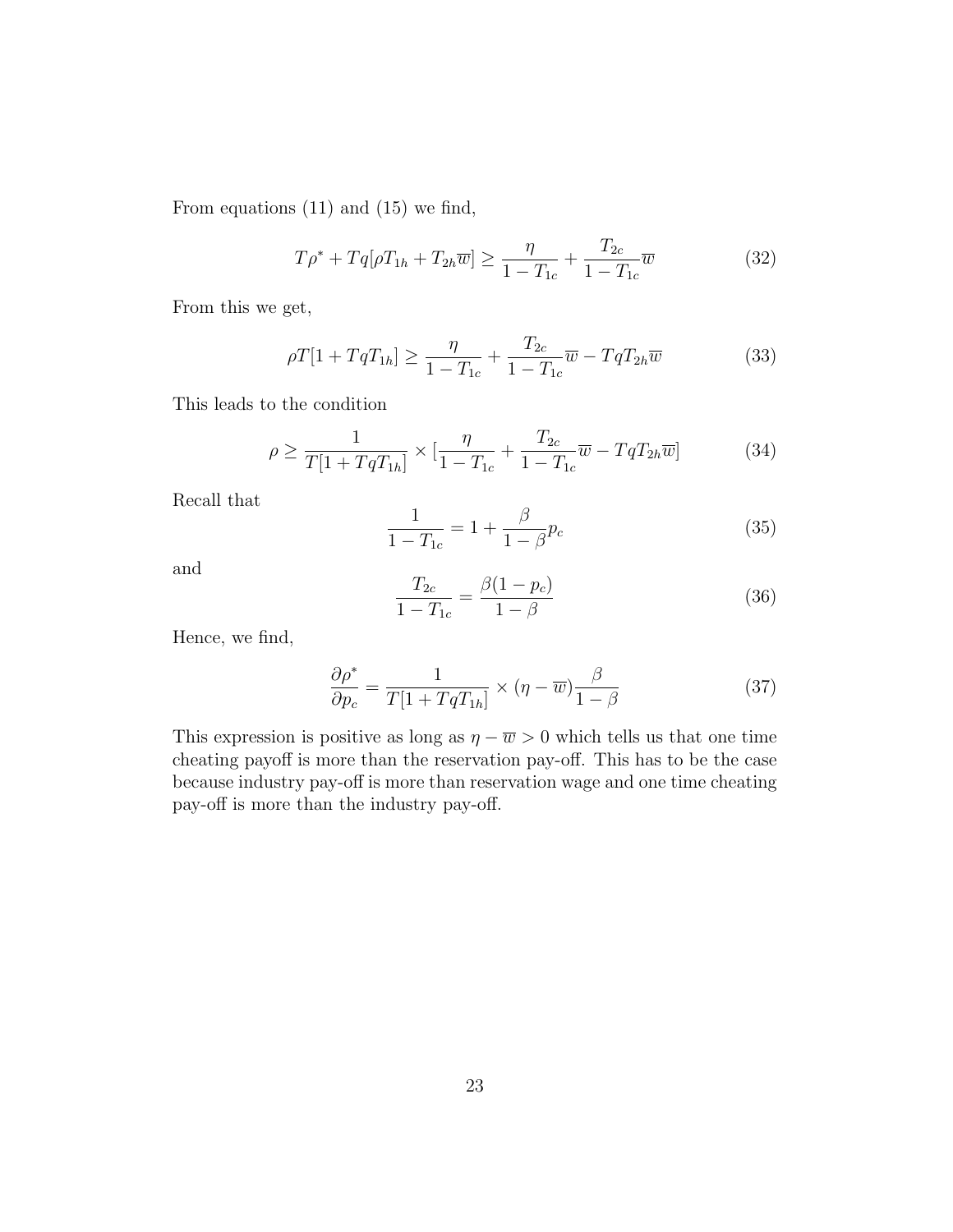# References

- Acemoglu, D., Johnson, S., and Robinson, J. (2001). The colonial origins of comparative development. The American Economic Review, 91(5):1369– 1401.
- Acemoglu, D., Johnson, S., and Robinson, J. (2002). Reversal of fortune:geography and institutions in the making of the modern world income distribution. Quarterly Journal of Economics, 117(4):1231–1294.
- Acemoglu, D. and Robinson, J. (2003). Unbundling institutions. NBER Working Paper 9934.
- Besley, T., Coate, S., and Loury, G. (1993). The economics of rotating savings and credit associations. The American Economic Review, 83(4):792–810.
- Biggs, T., R. M. and Srivastava, P. (2002). Ethnic networks and access to credit: Evidence from the manufacturing sector in kenya. Journal of Economic Behavior and Organization, 49:473–486.
- Biggs, T. and Shah, M. K. (2006). African smes, networks, and manufacturing performance. Journal of Banking & Finance,  $30(11):3043 - 3066$ .
- Blanchflower, D. G., Levine, P. B., and Zimmerman, D. (1998). Discrimination in the small business credit market. NBER Working Paper.
- Chemin, M. (2010). Does court speed shape economic activity? evidence from a court reform in india. Journal of Law, Economics, and Organization.
- Chowdhry, P. (2004). Caste panchayats and the policing of marriage in haryana: Enforcing kinship and territorial exogamy. Contributions to Indian Sociology,  $38(1-2)$ :1-42.
- Dixit, A. (2004). Lawlessness and economics: alternative modes of governance. Princeton University Press.
- Fafchamps, M. (2000). Ethnicity and credit in african manufacturing.
- Fafchamps, M. (2003). Ethnicity and networks in african trade. Contributions to Economic Analysis and Policy, 2(1):Article 14.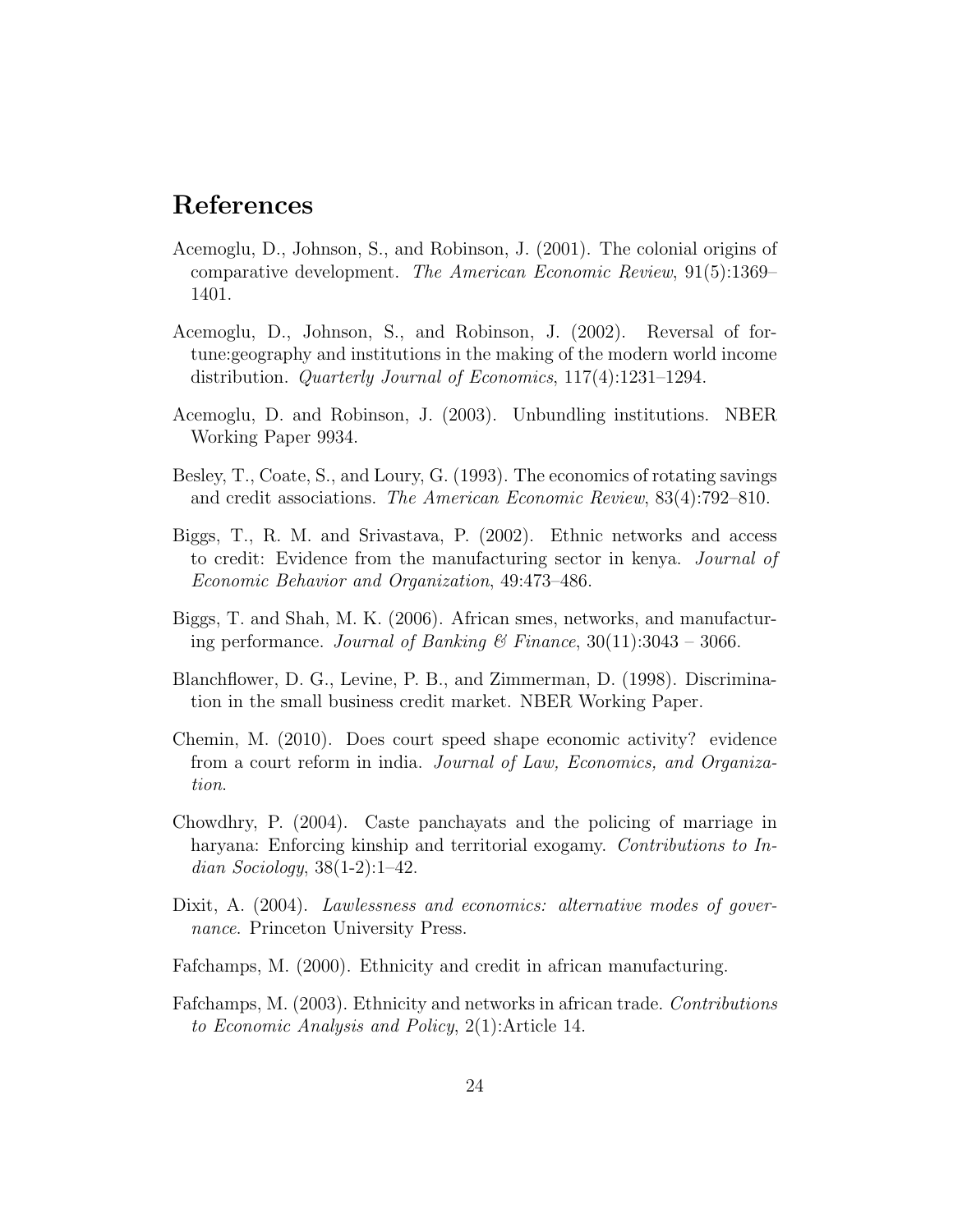- Fairlie, R. W. and Robb, A. M. (2007). Why are black-owned businesses less successful than white-owned businesses? the role of families, inheritances, and business human capital. Journal of Labor Economics, 25(2):pp. 289– 323.
- Fisman, R. J. (2003). Ethnic ties and the provision of credit: Relationshiplevel evidence from african firms. The B.E. Journal of Economic Analysis  $\mathscr$ *Policy*, advances. 3(1):4.
- Freitas, K. (2006). The indian caste system as a means of contract enforcement. Working Paper.
- Gajigo, O. and Foltz, J. D. (2010). Ethnic networks and enterprise credit: The serahules of the gambia. Working Paper.
- Ghatak, M. (1991). Group lending, local information and peer selection. Journal of Development Economics, 60(1):27–50.
- Ghosh, P. and Ray, D. (1996). Cooperation in community interaction without information flows. The Review of Economic Studies, 63(3):491–519.
- Greif, A. (1993). Contract enforceability and economic institutions in early trade: The maghribi traders' coalition. The American Economic Review, 83(3):525–548.
- Greif, A., Milgrom, P., and Weingast, B. (1994). Coordination, commitment, and enforcement: The case of the merchant guild. *Journal of Political* Economy, 102(August):745–776.
- Guiso, Luigi, P. S. and Zingales, L. (2004). The role of social capital in financial development. The American Economic Review, 94(3):526–556.
- Harriss-White, B. (2010). Globalization, the financial crisis and petty production in indias socially regulated informal economy. Global Labour Journal,  $1(1):152-177.$
- Kandori, M. (1992). Social norms and community enforcement. The Review of Economic Studies, 59(1):63–80.
- Karlan, D. (2005). Using experimental economics to measure social capital and predict financial decisions. The American Economic Review, 95(5):526–556.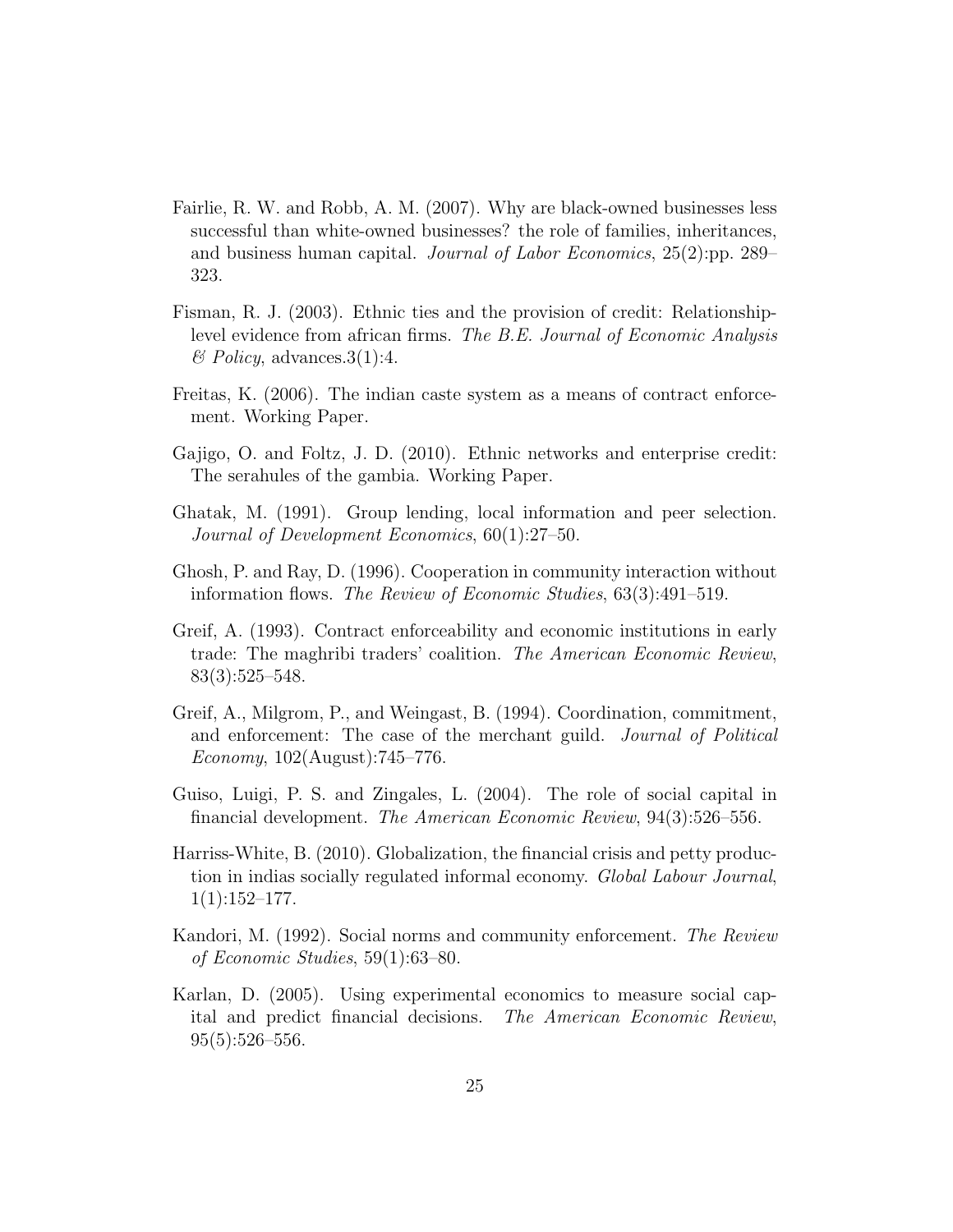- Keremane, G. B., McKay, J., and Narayanamoorthy, A. (2006). The decline of innovative local self-governance institutions for water management the case of pani panchayats. International Journal of Rural Management,  $2(1):107-122.$
- Klapper, L., Laeven, L., and Rajan, R. (2006). Entry regulation as a barrier to entrepreneurship. Journal of Financial Economics, 82(3):591–629.
- La Porta, R. and Shleifer, A. (2014). Informality and development. *Journal* of Economic Perspectives, 28(3):109–26.
- Madsen, S. T. (1991). Clan, kinship, and panchayat justice among the jats of western uttar pradesh. Anthropos, 86:351–365.
- McMillan, J. and Woodruff, C. (1999). Interfirm relationships and informal credit in vietnam. The Quarterly Journal of Economics, 114(4):1285–1320.
- Nagraj, V. (2010). Local and customary forums : Adapting and innovating rules of formal law. Indian Journal of Gender Studies, 17(3):429–450.
- Rajan, R. and Zingales, L. (1998). Financial dependence and growth. The American Economic Review, 88(5):559–586.
- Rosenthal, R. and Landau, H. (1979). A game theoretic analysis of bargaining with reputation. *Journal of Mathematical Psychology*, 20:235–255.
- Sandner, V. (2003). Myths and laws: Changing institutions of indigenous marine resource management in central america. In Breit, H., Engels, A., Moss, T., and Toja, M., editors, How Institutions Change. Leske and Burdich.
- Shapiro, C. and Stiglitz, J. E. (1984). Equilibrium unemployment as a worker discipline device. The American Economic Review, pages 433–444.
- Slivinski, A. and Sussman, N. (2009). Taxation mechanisms and growth, in medieval paris. Working Paper.
- Straub, S. (2005). Informal sector: The credit market channel. Journal of Development Economics, 78(2):299 – 321.
- Yadav, B. (2009). Khap panchayats: Stealing freedom? Economic and Political Weekly, 44(52):16–19.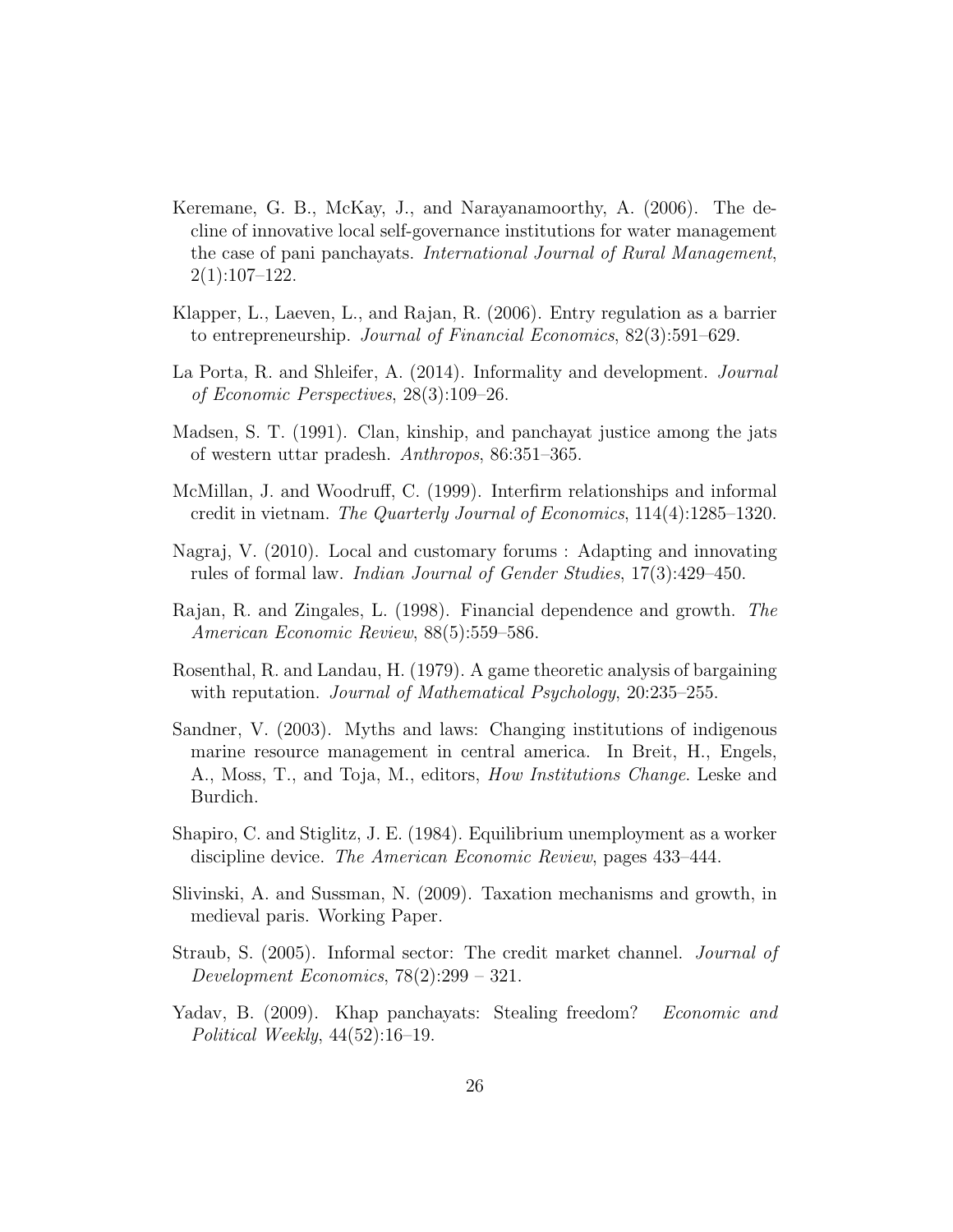|                              | ALL              | <b>RURAL</b>     | <b>URBAN</b>     |
|------------------------------|------------------|------------------|------------------|
| Fraction Self Employed       | 0.232            | 0.195            | 0.289            |
|                              | (0.422)          | (0.396)          | (0.454)          |
| Mean District Population     | 815.026          | 808.634          | 826.557          |
|                              | (438.6)          | (349)            | (565)            |
|                              |                  | 0.131            |                  |
| Informal $Network(IN)$       | 0.124<br>(0.113) | (0.111)          | 0.112<br>(0.126) |
|                              |                  |                  |                  |
| Perceived Court Quality (FC) | 0.533            | 0.545            | 0.512            |
|                              | (0.192)          | (0.193)          | (0.214)          |
| Formal Loan Availability     | 0.153            | 0.166            | 0.131            |
|                              | (0.099)          | (0.103)          | (0.103)          |
| Loan Amount                  | 44381.67         | 32719.12         | 73513.91         |
|                              | (212311)         | (108359)         | (356614)         |
|                              |                  |                  |                  |
| Size Caste Network           | 0.133            | 0.147            | 0.106            |
|                              | (0.194)          | (0.213)          | (0.172)          |
| Hindu                        | 0.807            | 0.824            | 0.776            |
|                              | (0.394)          | (0.381)          | (0.416)          |
| <b>Brahmin</b>               | 0.058            | 0.041            | 0.089            |
|                              | (0.234)          | (0.198)          | (0.285)          |
|                              |                  |                  |                  |
| HH Fraction literate         | 0.791<br>(0.407) | 0.729<br>(0.444) | 0.901<br>(0.298) |
|                              |                  |                  |                  |
| <b>HH</b> Caste Association  | 0.133            | 0.148            | 0.106            |
|                              | (0.339)          | (0.355)          | (0.308)          |
| Observations                 | 41554            | 26734            | 14820            |

Table 1: Summary

Notes: Linear probability models. Standard errors in parentheses, adjusted for clustering at village level.

\*\*\* significant at 1%; \*\* significant at 5%; \* significant at 10%.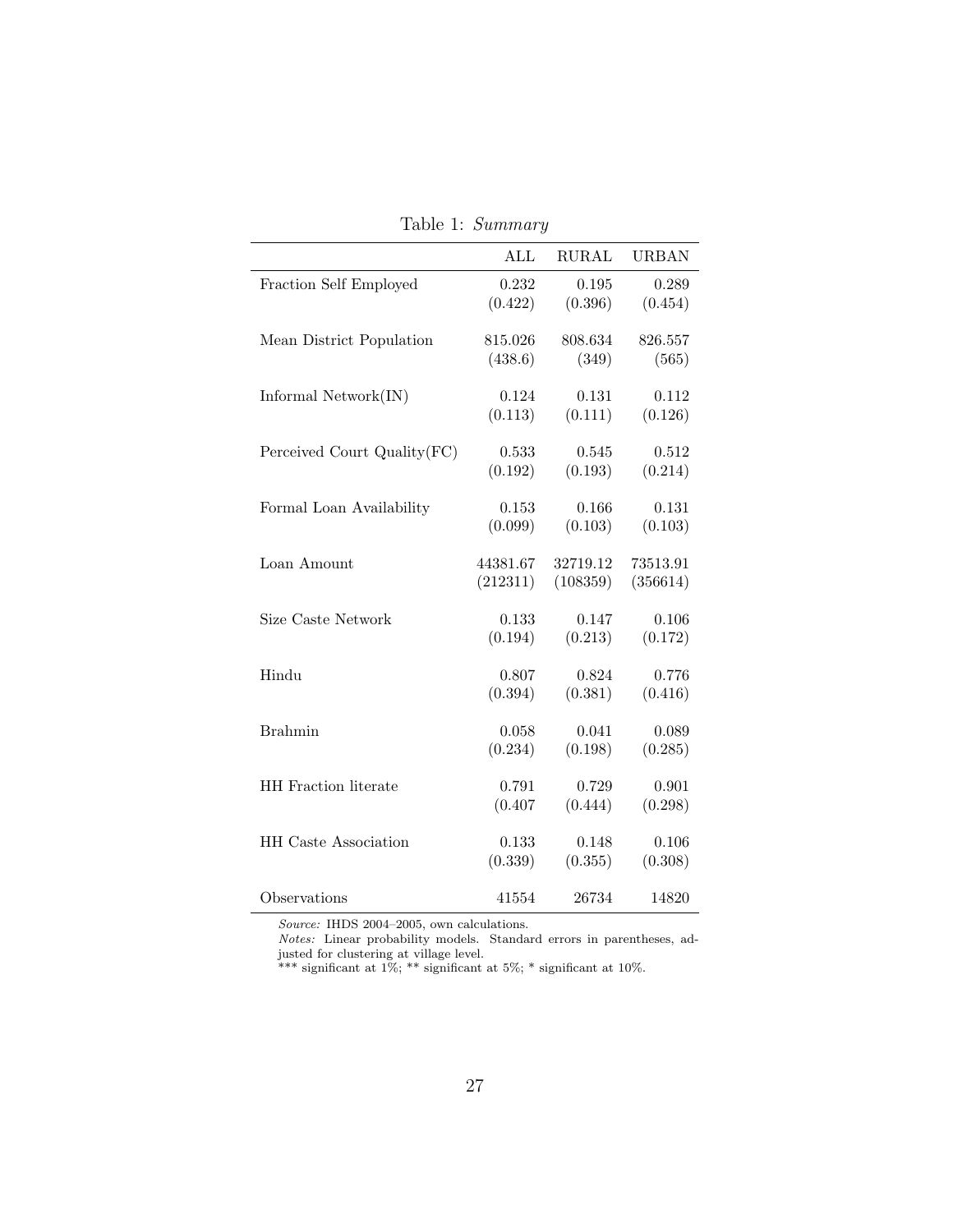|                          | (1)         | (2)         | (3)         | (4)         | (5)         |
|--------------------------|-------------|-------------|-------------|-------------|-------------|
|                          |             |             |             |             |             |
| $IN*FC$                  | $-0.633**$  | $-0.675***$ | $-0.792***$ | $-0.667**$  | $-0.630**$  |
|                          | (0.249)     | (0.255)     | (0.290)     | (0.260)     | (0.268)     |
| Informal $Network(IN)$   | $0.355**$   | $0.384**$   | $0.344**$   | $0.334**$   | $0.315*$    |
|                          | (0.148)     | (0.152)     | (0.172)     | (0.156)     | (0.162)     |
| Formal $Count(FC)$       | $\,0.031\,$ | 0.043       | $0.095*$    | 0.084       | 0.082       |
|                          | (0.035)     | (0.036)     | (0.053)     | (0.053)     | (0.053)     |
| Formal Loan Availability |             | $-0.083$    | $-0.072$    | $-0.136*$   | $-0.144**$  |
|                          |             | (0.052)     | (0.067)     | (0.071)     | (0.07)      |
| Loan Amount              |             |             | $0.001**$   | $0.001**$   | $0.001**$   |
|                          |             |             | (0.001)     | (0.001)     | (0.001)     |
| Caste Association        |             |             |             |             | $0.027*$    |
|                          |             |             |             |             | (0.014)     |
| Hindu                    |             |             |             | $-0.079***$ | $-0.079***$ |
|                          |             |             |             | (0.012)     | (0.012)     |
| <b>High Caste</b>        |             |             |             | $0.0671**$  | $0.069***$  |
|                          |             |             |             | (0.023)     | (0.023)     |
| Education                |             |             |             | $0.144***$  | $0.144***$  |
|                          |             |             |             | (0.009)     | (0.009)     |
| Constant                 | $0.213***$  | $0.218***$  | $0.207***$  | $0.170***$  | $0.167***$  |
|                          | (0.019)     | (0.019)     | (0.031)     | (0.033)     | (0.033)     |
| Observations             | 34,521      | 34,521      | 14,185      | 14,159      | 14,156      |
| R-squared                | 0.001       | 0.002       | 0.007       | 0.033       | 0.034       |

Table 2: Probability of self employment vs wage employment

Notes: Linear probability models. Standard errors in parentheses, adjusted for clustering at village level.

\*\*\* significant at  $1\%$ ; \*\* significant at  $5\%$ ; \* significant at  $10\%$ .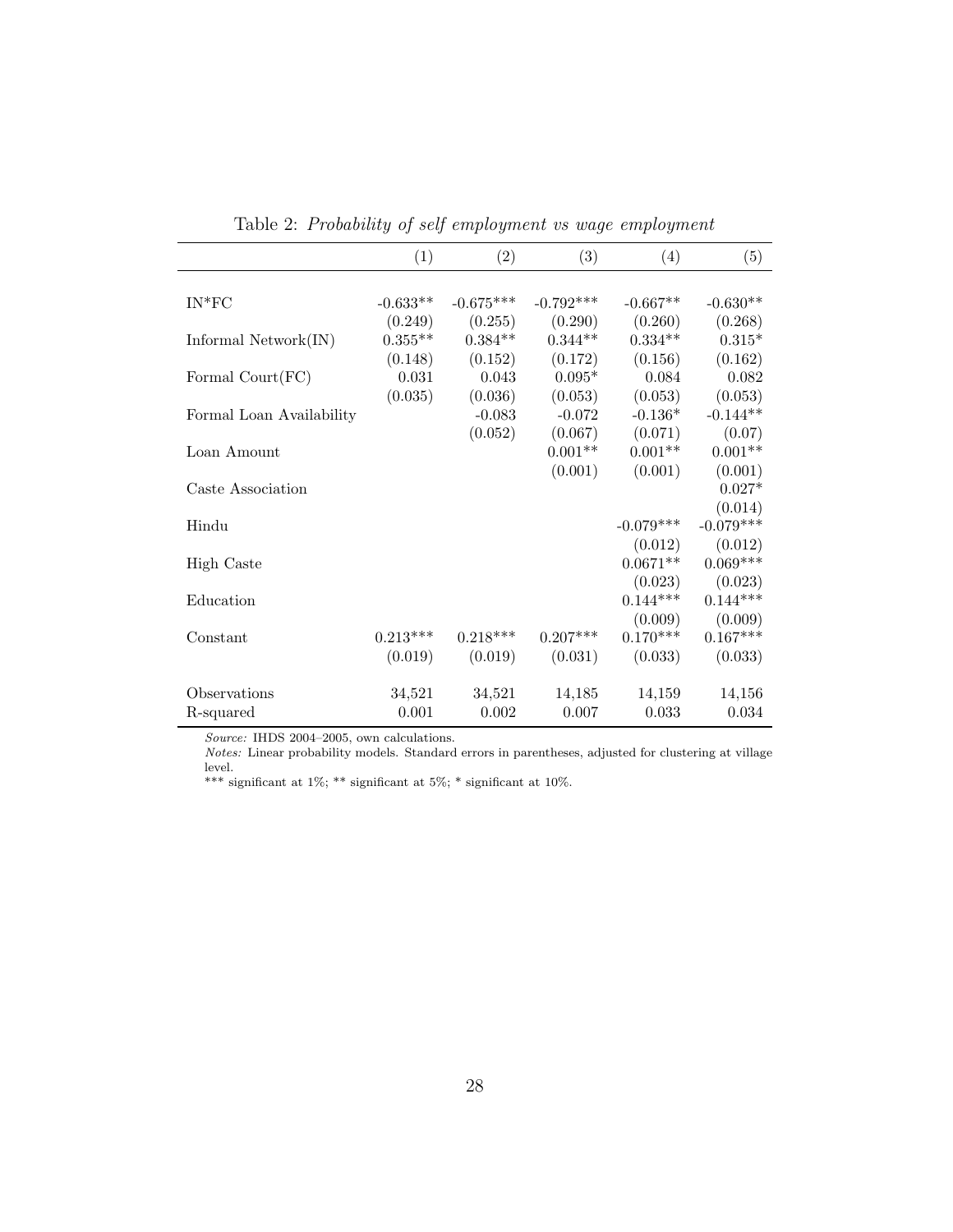Table 3: Probability of self employment vs wage employment & unemployment

|                          | (1)        | (2)         | (3)         | (4)         | (5)         |
|--------------------------|------------|-------------|-------------|-------------|-------------|
|                          |            |             |             |             |             |
| $IN*FC$                  | $-0.596**$ | $-0.630***$ | $-0.798***$ | $-0.688***$ | $-0.652**$  |
|                          | (0.230)    | (0.237)     | (0.275)     | (0.251)     | (0.260)     |
| Informal $Network(IN)$   | $0.355***$ | $0.379***$  | $0.354**$   | $0.350**$   | $0.333**$   |
|                          | (0.137)    | (0.141)     | (0.164)     | (0.151)     | (0.157)     |
| Formal Court(FC)         | 0.031      | 0.041       | $0.102*$    | $0.092*$    | $0.091*$    |
|                          | (0.033)    | (0.035)     | (0.052)     | (0.051)     | (0.052)     |
| Formal Loan Availability |            | $-0.071$    | $-0.081$    | $-0.143**$  | $-0.151**$  |
|                          |            | (0.051)     | (0.066)     | (0.071)     | (0.069)     |
| Loan Amount              |            |             | $0.001**$   | $0.001***$  | $0.001***$  |
|                          |            |             | (0.001)     | (0.001)     | (0.001)     |
| Caste Association        |            |             |             |             | $0.028**$   |
|                          |            |             |             |             | (0.014)     |
| Hindu                    |            |             |             | $-0.071***$ | $-0.071***$ |
|                          |            |             |             | (0.012)     | (0.012)     |
| <b>High Caste</b>        |            |             |             | $0.059***$  | $0.061***$  |
|                          |            |             |             | (0.022)     | (0.022)     |
| Education                |            |             |             | $0.139***$  | $0.139***$  |
|                          |            |             |             | (0.009)     | (0.009)     |
| Constant                 | $0.196***$ | $0.201***$  | $0.195***$  | $0.155***$  | $0.152***$  |
|                          | (0.018)    | (0.019)     | (0.031)     | (0.032)     | (0.033)     |
| Observations             | 36,837     | 14,737      | 14,708      | 14,704      |             |
| R-squared                | 0.002      | 0.007       | 0.031       | 0.031       |             |
|                          |            |             |             |             |             |

Notes: Linear probability models. Standard errors in parentheses, adjusted for clustering at village level.

\*\*\* significant at  $1\%$ ; \*\* significant at  $5\%$ ; \* significant at  $10\%$ .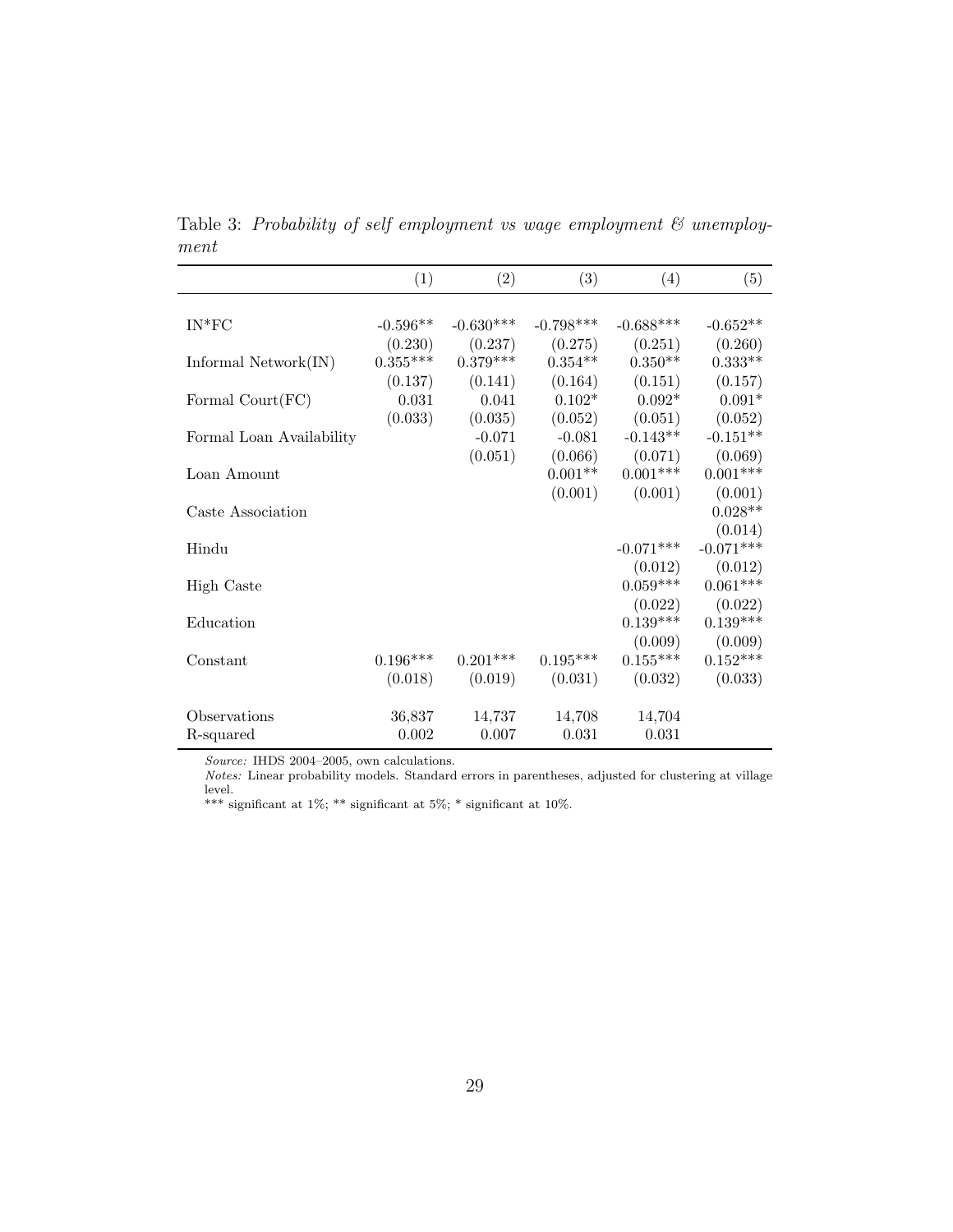Table 4: Probability of self employment vs wage employment: Rural & Urban

|                                  | (1)         | (2)         |
|----------------------------------|-------------|-------------|
|                                  | Rural       | Urban       |
|                                  |             |             |
| $IN*FC$                          | $-0.339$    | $-0.849***$ |
|                                  | (0.292)     | (0.300)     |
| Informal $Network(IN)$           | 0.121       | $0.421**$   |
|                                  | (0.184)     | (0.179)     |
| Formal $\text{Count}(\text{FC})$ | 0.056       | 0.128       |
|                                  | (0.055)     | (0.084)     |
| Formal Loan Availability         | $-0.173**$  | $-0.072$    |
|                                  | (0.067)     | (0.123)     |
| Loan Amount                      | $0.003***$  | $0.001***$  |
|                                  | (0.001)     | (0.001)     |
| Caste Association                | 0.019       | $0.075**$   |
|                                  | (0.0139)    | (0.0292)    |
| Hindu                            | $-0.085***$ | $-0.04**$   |
|                                  | (0.016)     | (0.02)      |
| High Caste                       | $0.091***$  | 0.02        |
|                                  | (0.033)     | (0.034)     |
| Education                        | $0.126***$  | $0.130***$  |
|                                  | (0.009)     | (0.022)     |
| Constant                         | $0.185***$  | $0.161***$  |
|                                  | (0.036)     | (0.051)     |
|                                  |             |             |
| Observations                     | 9,622       | 4,534       |
| R-squared                        | 0.037       | 0.017       |

Notes: Linear probability models. Standard errors in parentheses, adjusted for clustering at village level. \*\*\* significant at 1%; \*\* significant at 5%; \* significant at 10%.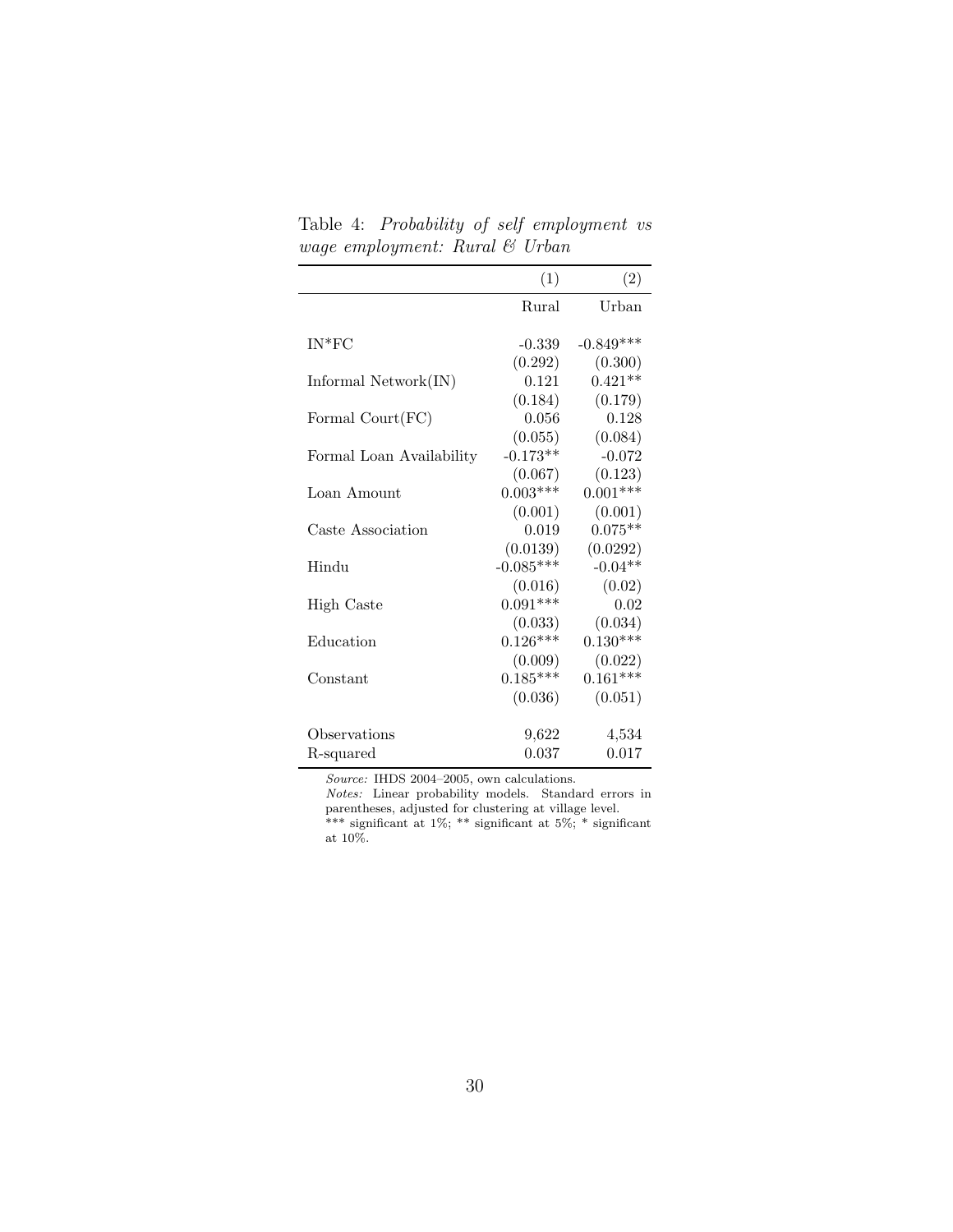|                          | (1)           | (2)           |
|--------------------------|---------------|---------------|
|                          | Large Network | Small Network |
| $IN*FC$                  | $-1.040***$   | $-0.643**$    |
|                          | (0.376)       | (0.317)       |
| Informal $Network(IN)$   | $0.528**$     | $0.314*$      |
|                          | (0.218)       | (0.166)       |
| Formal $Count(FC)$       | $0.135*$      | 0.105         |
|                          | (0.078)       | (0.069)       |
| Formal Loan Availability | $-0.029$      | $-0.138$      |
|                          | (0.091)       | (0.102)       |
| Loan Amount              | $0.001*$      | $0.001**$     |
|                          | (0.000)       | (0.000)       |
| Caste Association        | $0.052**$     | $0.158*$      |
|                          | (0.024)       | (0.092)       |
| Hindu                    | $-0.041*$     | $-0.045*$     |
|                          | (0.024)       | (0.025)       |
| <b>High Caste</b>        | 0.057         | $-0.008$      |
|                          | (0.042)       | (0.037)       |
| Education                | $0.129***$    | $0.127***$    |
|                          | (0.032)       | (0.029)       |
| Constant                 | $0.164***$    | $0.176***$    |
|                          | (0.056)       | (0.051)       |
| Observations             | 2,323         | 2,211         |
| R-squared                | 0.017         | 0.016         |
|                          |               |               |

Table 5: Heterogeneity Analysis: Network Size

Notes: Linear probability models. Standard errors in parentheses, adjusted for clustering at village level.

\*\*\* significant at  $1\%$ ; \*\* significant at  $5\%$ ; \* significant at  $10\%$ .